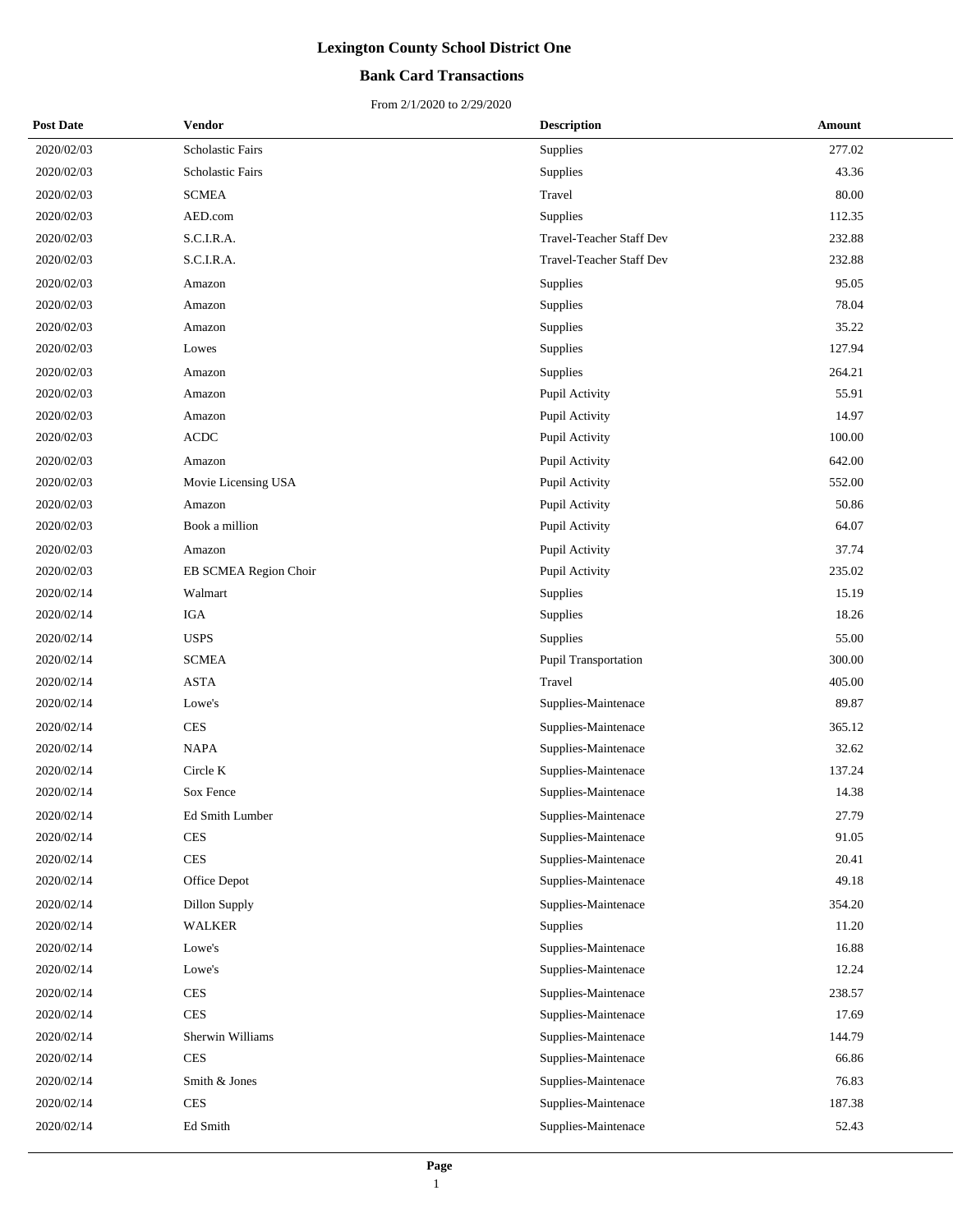## **Bank Card Transactions**

| <b>Post Date</b> | Vendor                         | <b>Description</b>   | Amount   |
|------------------|--------------------------------|----------------------|----------|
| 2020/02/14       | Ferguson                       | Supplies-Maintenace  | 48.26    |
| 2020/02/14       | Ferguson                       | Supplies-Maintenace  | 18.20    |
| 2020/02/14       | Ferguson                       | Supplies-Maintenace  | 141.83   |
| 2020/02/14       | Ferguson                       | Supplies-Maintenace  | 12.51    |
| 2020/02/14       | Ferguson                       | Supplies-Maintenace  | 18.20    |
| 2020/02/14       | ADI                            | Supplies-Maintenace  | 174.90   |
| 2020/02/14       | Jim Hudson Ford                | Supplies-Maintenace  | 30.88    |
| 2020/02/14       | Sherwin Williams               | Supplies-Maintenace  | 112.70   |
| 2020/02/14       | Ed Smith                       | Supplies-Maintenace  | 38.57    |
| 2020/02/14       | Sherwin Williams               | Supplies-Maintenace  | 49.85    |
| 2020/02/14       | Lexington True Value           | Supplies-Maintenace  | 10.16    |
| 2020/02/14       | Ed Smith                       | Supplies-Maintenace  | 108.35   |
| 2020/02/14       | Lowe's                         | Supplies-Maintenace  | 48.69    |
| 2020/02/14       | Ed Smith                       | Supplies-Maintenace  | 26.74    |
| 2020/02/14       | Home Depot                     | Supplies-Maintenace  | 25.69    |
| 2020/02/14       | Lowe's                         | Supplies             | 119.35   |
| 2020/02/14       | Lowes                          | Supplies             | 8.63     |
| 2020/02/14       | Walmart                        | Supplies             | 15.92    |
| 2020/02/14       | Lowes                          | Supplies             | 44.74    |
| 2020/02/14       | <b>Tractor Supply</b>          | Supplies-Maintenace  | 49.19    |
| 2020/02/14       | Lowe's                         | Supplies-Maintenace  | 71.40    |
| 2020/02/14       | Arc3 Gas                       | Supplies-Maintenace  | 116.38   |
| 2020/02/14       | Lowe's                         | Supplies-Maintenace  | 30.59    |
| 2020/02/14       | Home Depot                     | Supplies-Maintenace  | 34.85    |
| 2020/02/14       | Ed Smith                       | Supplies-Maintenace  | 52.42    |
| 2020/02/14       | ALLIANZ TRAVEL INSURANCE       | Pupil Transportation | 113.76   |
| 2020/02/14       | <b>DELTA</b>                   | Pupil Transportation | 1,685.60 |
| 2020/02/14       | NORTHERN TOOL                  | Supplies             | 2,032.99 |
| 2020/02/14       | <b>AMAZON</b>                  | Pupil Activity       | 213.95   |
| 2020/02/14       | balloons for college signing   | Pupil Activity       | 12.81    |
| 2020/02/14       | Walmart                        | Pupil Activity       | 42.14    |
| 2020/02/14       | Lowes                          | Pupil Activity       | 28.79    |
| 2020/02/14       | Paypal - Viking Cup            | Pupil Activity       | 250.00   |
| 2020/02/14       | <b>Dunkin Donuts</b>           | Pupil Activity       | 61.47    |
| 2020/02/14       | Amazon                         | Pupil Activity       | 57.68    |
| 2020/02/14       | Amazon                         | Pupil Activity       | 171.10   |
| 2020/02/14       | Amazon                         | Pupil Activity       | 70.80    |
| 2020/02/14       | <b>SCAAA</b>                   | Pupil Activity       | 254.80   |
| 2020/02/14       | American Football Coaches Asso | Pupil Activity       | 120.00   |
| 2020/02/14       | American Football Coaches Asso | Pupil Activity       | 120.00   |
| 2020/02/14       | JC's Lexington Bowl            | Pupil Activity       | 138.00   |
| 2020/02/17       | AMAZON - JANIS/NEWELL - KEYBOA | Supplies             | 68.97    |
| 2020/02/17       | Amazon.com                     | Supplies             | 106.92   |
| 2020/02/17       | School Nurse Supply            | Supplies             | 88.03    |
| 2020/02/17       | Vista Print                    | Supplies             | 209.70   |
|                  |                                |                      |          |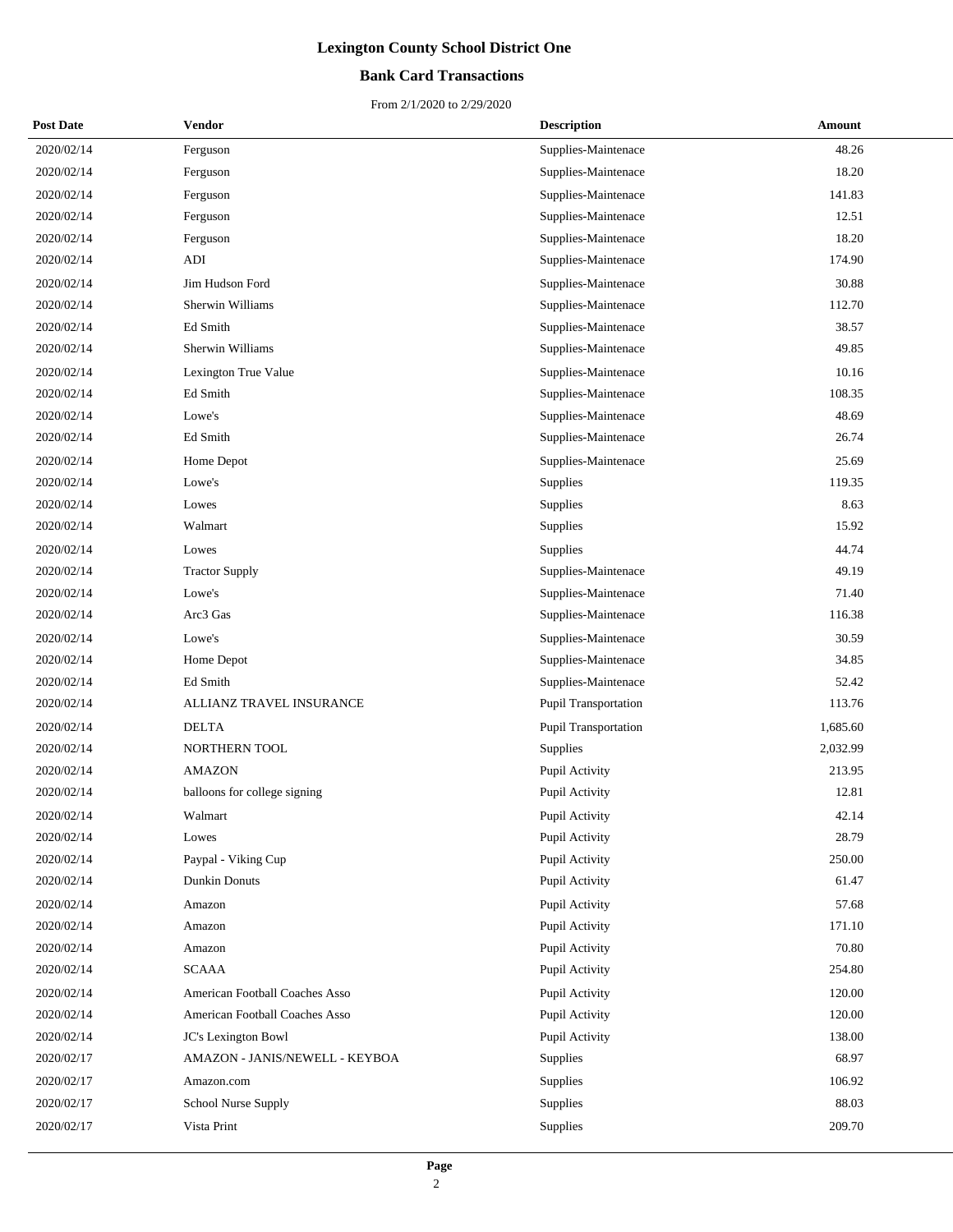## **Bank Card Transactions**

| <b>Post Date</b> | Vendor                        | <b>Description</b>         | Amount    |
|------------------|-------------------------------|----------------------------|-----------|
| 2020/02/17       | Walmart                       | <b>Technology Supplies</b> | 48.03     |
| 2020/02/17       | Walmart                       | <b>Technology Supplies</b> | $-48.03$  |
| 2020/02/17       | Mono-price                    | Technology Supplies        | 75.02     |
| 2020/02/17       | <b>AMAZON</b>                 | Supplies                   | 23.50     |
| 2020/02/17       | Hotels.Com                    | Travel                     | 339.66    |
| 2020/02/17       | EB Teach Thought              | Travel                     | 958.04    |
| 2020/02/17       | JW Pepper                     | Supplies                   | 128.84    |
| 2020/02/17       | Lowes                         | Supplies                   | 28.51     |
| 2020/02/17       | JW Pepper                     | Supplies                   | 40.00     |
| 2020/02/17       | Publix                        | Supplies                   | 20.95     |
| 2020/02/17       | Amazon                        | Supplies                   | 33.66     |
| 2020/02/17       | Pinepress                     | Printing and Binding       | 32.76     |
| 2020/02/17       | amazon                        | Supplies                   | 31.18     |
| 2020/02/17       | harbor freight                | Supplies                   | 194.01    |
| 2020/02/17       | amazon                        | Supplies                   | 174.41    |
| 2020/02/17       | amazon                        | Supplies                   | 14.90     |
| 2020/02/17       | vex                           | Supplies                   | 123.93    |
| 2020/02/17       | amazon                        | Supplies                   | 113.03    |
| 2020/02/17       | lego education                | Supplies                   | 361.61    |
| 2020/02/17       | kapco                         | Supplies                   | 219.61    |
| 2020/02/17       | amazon                        | Supplies                   | 85.02     |
| 2020/02/17       | <b>USPS</b>                   | Supplies                   | 61.85     |
| 2020/02/17       | <b>NATIONAL FFA</b>           | Supplies                   | 151.00    |
| 2020/02/17       | <b>RHODES</b>                 | Supplies                   | 385.20    |
| 2020/02/17       | <b>AMAZON</b>                 | Supplies                   | 75.09     |
| 2020/02/17       | PUBLIC SAFETY COMPASS         | Supplies                   | 123.00    |
| 2020/02/17       | <b>WALMART</b>                | Supplies                   | 190.46    |
| 2020/02/17       | <b>LOWES FOODS</b>            | Supplies                   | 20.00     |
| 2020/02/17       | Lowes                         | Supplies                   | 50.00     |
| 2020/02/17       | <b>LOWES FOODS</b>            | Supplies                   | 40.69     |
| 2020/02/17       | Lowes Foods                   | Supplies                   | 153.25    |
| 2020/02/17       | Chef Store                    | Supplies                   | 64.30     |
| 2020/02/17       | <b>Lowes Foods</b>            | Supplies                   | 27.13     |
| 2020/02/17       | Amazon.com                    | Supplies                   | 803.21    |
| 2020/02/17       | Amazon.com                    | Supplies                   | 29.60     |
| 2020/02/17       | Amazon.com                    | Supplies                   | 106.99    |
| 2020/02/17       | LOWES - GRASS SEED FOR EAGLES | Supplies                   | 43.74     |
| 2020/02/17       | LOWES - GRASS SEED FOR EAGLES | Supplies                   | 4.95      |
| 2020/02/17       | Amazon                        | Supplies                   | 215.75    |
| 2020/02/17       | <b>BARNES AND NOBLE</b>       | Supplies                   | 115.69    |
| 2020/02/17       | <b>SCFLTA</b>                 | Travel                     | 55.00     |
| 2020/02/17       | American Airlines             | Travel                     | 30.00     |
| 2020/02/17       | Hertz                         | Travel                     | 345.64    |
| 2020/02/17       | <b>Embassy Suits</b>          | Travel                     | $-182.55$ |
| 2020/02/17       | American Airlines             | Travel                     | 30.00     |
|                  |                               |                            |           |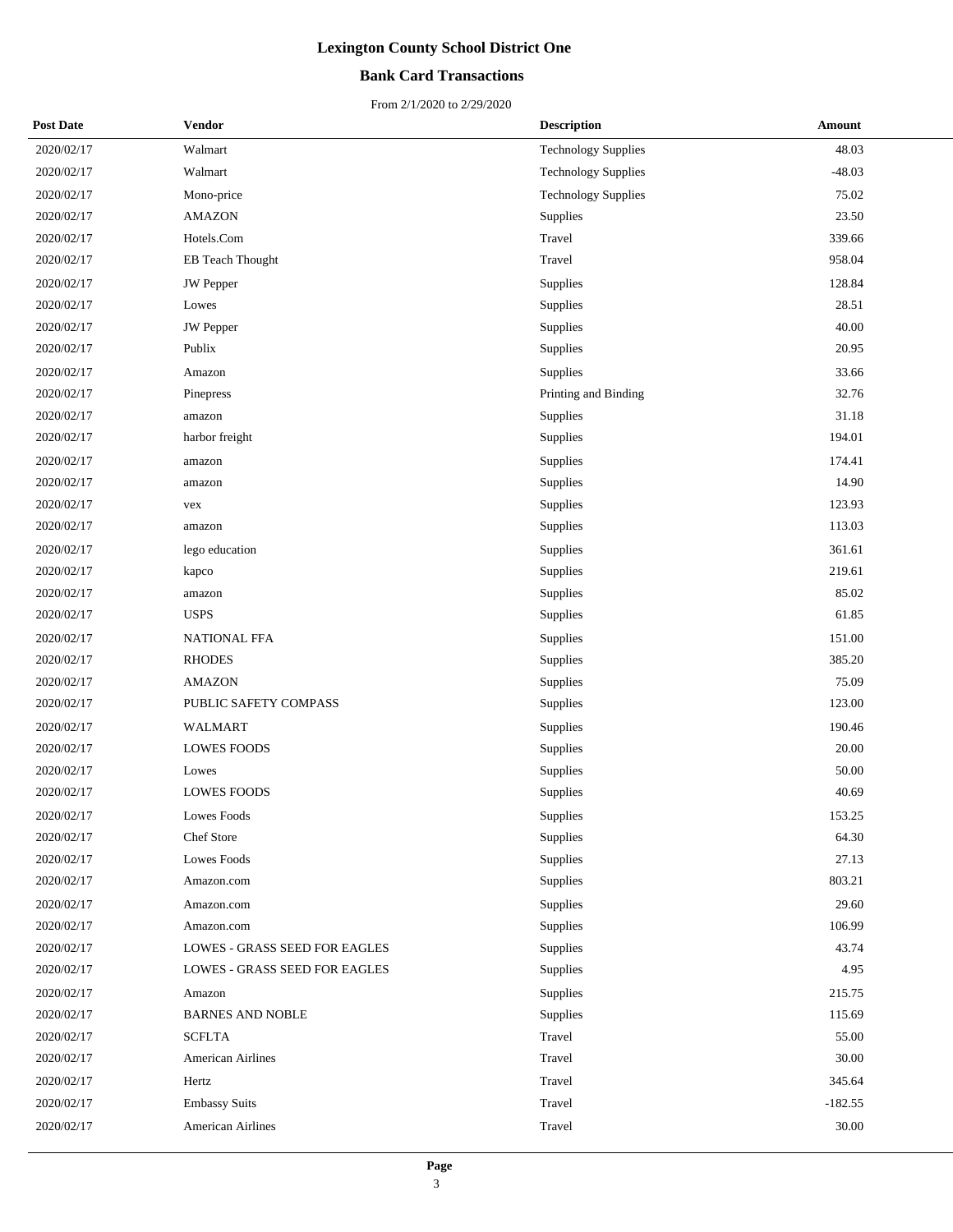## **Bank Card Transactions**

| <b>Post Date</b> | Vendor                         | <b>Description</b>   | Amount |
|------------------|--------------------------------|----------------------|--------|
| 2020/02/17       | <b>SCFLTA</b>                  | Travel               | 55.00  |
| 2020/02/17       | Kendall Hunt Publishing        | Supplies             | 130.66 |
| 2020/02/17       | Storey's Florist               | Supplies             | 87.75  |
| 2020/02/17       | Marina Inn at Grande Dunes     | Supplies             | 459.38 |
| 2020/02/17       | Kendall Hunt                   | Supplies             | 30.51  |
| 2020/02/17       | Bureau of Education & Research | Travel               | 279.00 |
| 2020/02/17       | YOUTHLIGHT INC.                | Supplies             | 96.39  |
| 2020/02/17       | amazon                         | Supplies             | 171.18 |
| 2020/02/17       | School Nurse Supply            | Supplies             | 13.70  |
| 2020/02/17       | <b>AMAZON</b>                  | Supplies             | 42.73  |
| 2020/02/17       | WILLIAM V MACGILL & CO         | Supplies             | 306.83 |
| 2020/02/17       | Amazon.com                     | Supplies             | 16.02  |
| 2020/02/17       | Amazon.com                     | Supplies             | 113.80 |
| 2020/02/17       | Amazon.com                     | Supplies             | 37.44  |
| 2020/02/17       | Amazon.com                     | Supplies             | 28.63  |
| 2020/02/17       | Amazon.com                     | Supplies             | 16.02  |
| 2020/02/17       | Amazon.com                     | Supplies             | 16.02  |
| 2020/02/17       | Amazon.com                     | <b>Library Books</b> | 153.28 |
| 2020/02/17       | Amazon.com                     | <b>Library Books</b> | 27.79  |
| 2020/02/17       | Amazon.com                     | <b>Library Books</b> | 20.67  |
| 2020/02/17       | WWW SCFLTA (SC Foreign Languag | Travel               | 110.00 |
| 2020/02/17       | EB South Carolina ASC          | Travel               | 466.38 |
| 2020/02/17       | A4LE for Learning Environments | Travel               | 250.00 |
| 2020/02/17       | A4LE.Org for Learning Environm | Travel               | 250.00 |
| 2020/02/17       | Delta Airlines                 | Travel               | 326.41 |
| 2020/02/17       | South Carolina Association     | Travel               | 250.00 |
| 2020/02/17       | Delta Airlines                 | Travel               | 326.41 |
| 2020/02/17       | Delta Airlines through Travelo | Travel               | 269.20 |
| 2020/02/17       | Travelocity                    | Travel               | 30.00  |
| 2020/02/17       | <b>CLB SCEPUR</b>              | Travel               | 93.00  |
| 2020/02/17       | American Airlines (through Tra | Travel               | 152.70 |
| 2020/02/17       | <b>CLB SCEPUR</b>              | Travel               | 93.00  |
| 2020/02/17       | <b>CLB SCEPUR</b>              | Travel               | 93.00  |
| 2020/02/17       | Travelocity                    | Travel               | 3.51   |
| 2020/02/17       | Reading Recovery Council       | Travel               | 620.00 |
| 2020/02/17       | Amazon                         | Supplies             | 20.21  |
| 2020/02/17       | Office Depot                   | Supplies             | 85.43  |
| 2020/02/17       | Amazon                         | Supplies             | 83.49  |
| 2020/02/17       | Office Depot                   | Supplies             | 42.33  |
| 2020/02/17       | Amazon                         | Supplies             | 72.69  |
| 2020/02/17       | <b>Education Week</b>          | Supplies             | 79.00  |
| 2020/02/17       | Storey's Florist               | Supplies             | 90.25  |
| 2020/02/17       | Amazon                         | Supplies             | 30.01  |
| 2020/02/17       | Amazon                         | Supplies             | 159.48 |
| 2020/02/17       | Amazon                         | Supplies             | 32.36  |
|                  |                                |                      |        |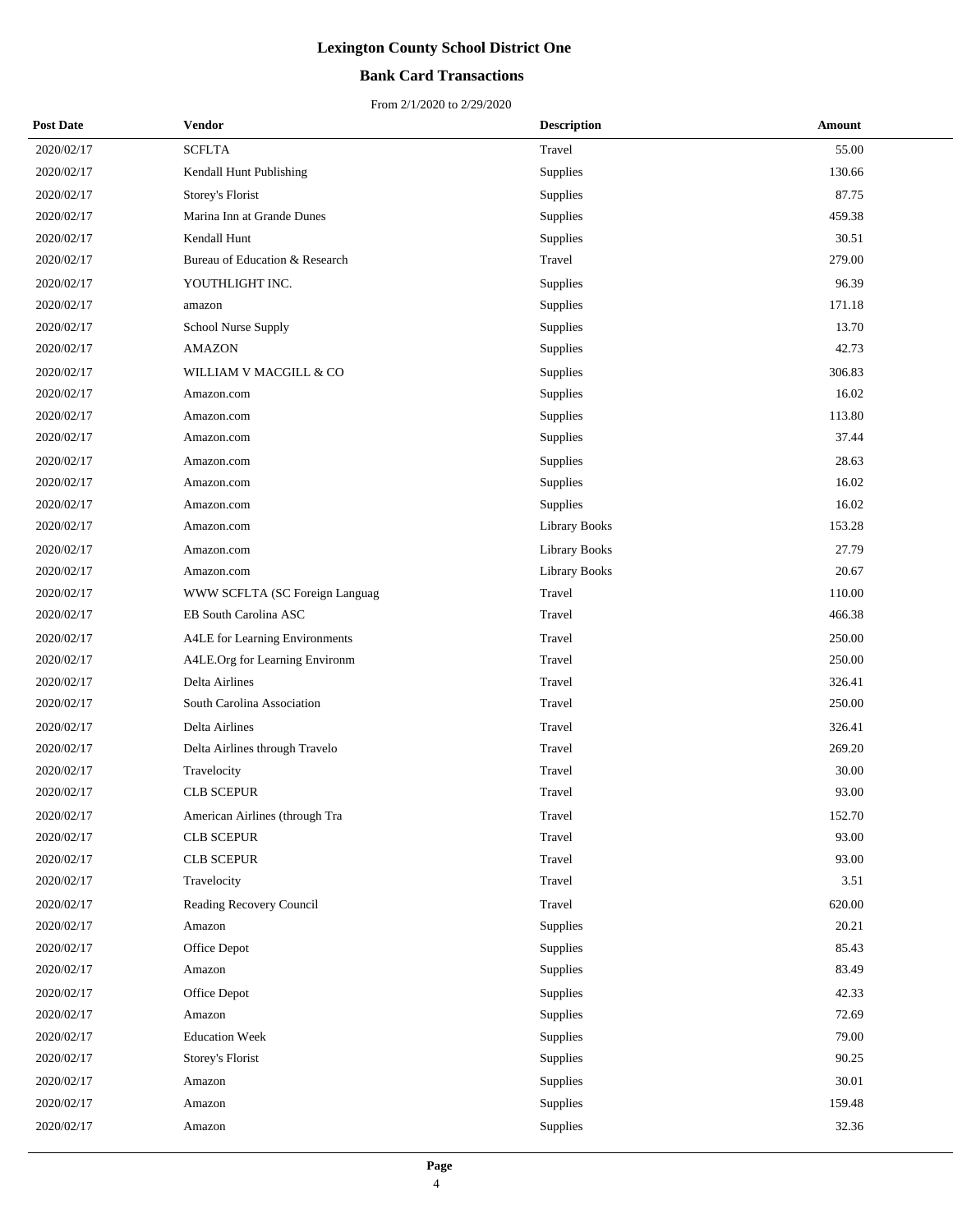## **Bank Card Transactions**

| <b>Post Date</b> | Vendor                         | <b>Description</b>        | Amount |
|------------------|--------------------------------|---------------------------|--------|
| 2020/02/17       | Amazon                         | Supplies                  | 300.90 |
| 2020/02/17       | Amazon                         | Supplies                  | 78.41  |
| 2020/02/17       | Phonah Sonova                  | Supplies                  | 19.99  |
| 2020/02/17       | <b>ASCD</b>                    | Dues and Fees             | 89.00  |
| 2020/02/17       | Antai Asian Restaurant         | Other Objects             | 108.47 |
| 2020/02/17       | Chick-Fil-A                    | Other Objects             | 239.80 |
| 2020/02/17       | Seminar Web                    | Software Renewal/Agreemen | 50.00  |
| 2020/02/17       | Amazon                         | <b>Supplies</b>           | 230.40 |
| 2020/02/17       | Amazon                         | Supplies                  | 16.05  |
| 2020/02/17       | Amaazon                        | Supplies                  | 56.68  |
| 2020/02/17       | Publix                         | Other Objects             | 12.98  |
| 2020/02/17       | Food Lion                      | Other Objects             | 32.96  |
| 2020/02/17       | Libby's                        | Other Objects             | 61.06  |
| 2020/02/17       | Groucho's                      | Other Objects             | 54.98  |
| 2020/02/17       | Salsarita's                    | Other Objects             | 277.67 |
| 2020/02/17       | Publix                         | Other Objects             | 48.98  |
| 2020/02/17       | AMAZON - JANIS/HAMBY/HUDSON PD | Supplies                  | 65.73  |
| 2020/02/17       | PIONEER VALLEY BOOKS - HAMILTO | Supplies                  | 30.00  |
| 2020/02/17       | PIONEER VALLEY BOOKS - HAMILTO | Supplies                  | 98.00  |
| 2020/02/17       | SCHOLASTIC - HAMILTON - READIN | Supplies                  | 570.03 |
| 2020/02/17       | PIONEER VALLEY BOOKS - HAMILTO | Supplies                  | 56.00  |
| 2020/02/17       | RR BOOKS - HAMILTON - READING  | Supplies                  | 50.00  |
| 2020/02/17       | HEINEMANN - JANIS/HAMBY/HUDSON | Supplies                  | 45.63  |
| 2020/02/17       | <b>SCFLTA</b>                  | Travel                    | 7.50   |
| 2020/02/17       | <b>SCFLTA</b>                  | Travel-Teacher Staff Dev  | 47.50  |
| 2020/02/17       | Amazon                         | Supplies                  | 58.80  |
| 2020/02/17       | Amazon                         | Supplies                  | 129.13 |
| 2020/02/17       | <b>SCASA</b>                   | Travel                    | 252.00 |
| 2020/02/17       | <b>SCAAA</b>                   | Travel                    | 130.00 |
| 2020/02/17       | <b>SCASA</b>                   | Travel                    | 250.00 |
| 2020/02/17       | <b>SCAAA MEMBERSHIP</b>        | Dues and Fees             | 124.80 |
| 2020/02/17       | Gallery Collection             | Supplies                  | 143.24 |
| 2020/02/17       | National Association for Music | Dues and Fees             | 133.00 |
| 2020/02/17       | <b>SCACTE</b>                  | Dues and Fees             | 168.00 |
| 2020/02/17       | Amazon.com                     | Supplies                  | 213.95 |
| 2020/02/17       | amazon                         | Supplies                  | 157.20 |
| 2020/02/17       | Asso. Middle level             | Dues and Fees             | 279.97 |
| 2020/02/17       | Amazon                         | Supplies                  | 22.45  |
| 2020/02/17       | <b>SC Accountancy Board</b>    | Dues and Fees             | 80.00  |
| 2020/02/17       | <b>SC Accountancy Board</b>    | Dues and Fees             | 80.00  |
| 2020/02/17       | SC Assoc. Of School Business O | Dues and Fees             | 25.00  |
| 2020/02/17       | <b>SC Accountancy Board</b>    | Dues and Fees             | 80.00  |
| 2020/02/17       | Walmart                        | Other Objects             | 34.82  |
| 2020/02/17       | Lexington True Value           | Supplies-Maintenace       | 18.60  |
| 2020/02/17       | Karl Crapps                    | Repairs and Maintenance   | 69.63  |
|                  |                                |                           |        |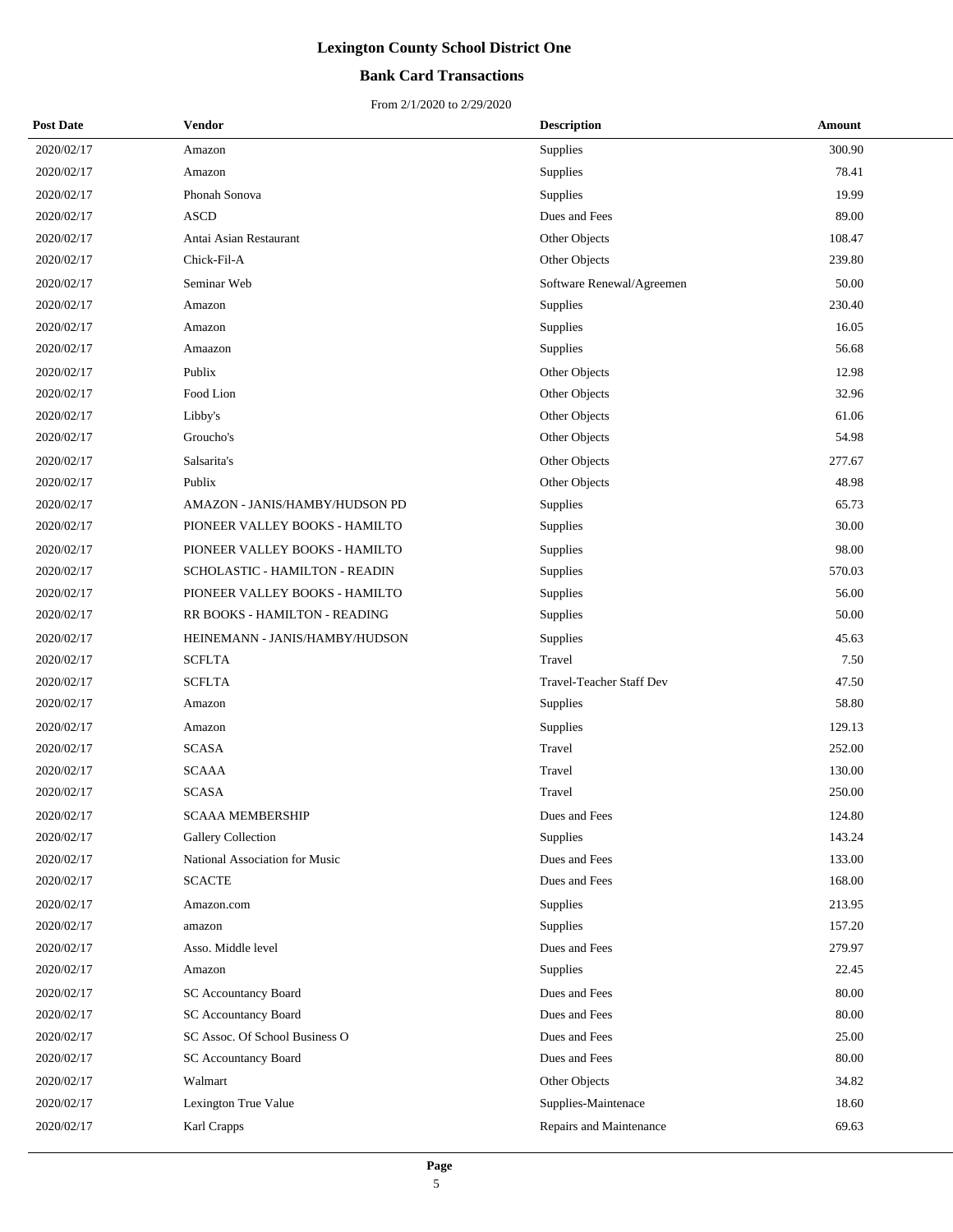## **Bank Card Transactions**

| <b>Post Date</b> | Vendor                         | <b>Description</b>      | Amount |
|------------------|--------------------------------|-------------------------|--------|
| 2020/02/17       | Cox Tire                       | Repairs and Maintenance | 25.95  |
| 2020/02/17       | Lowes                          | Supplies-Maintenace     | 49.00  |
| 2020/02/17       | Shell Oil                      | Supplies-Maintenace     | 64.55  |
| 2020/02/17       | Lowes                          | Supplies-Maintenace     | 41.78  |
| 2020/02/17       | AutoZone                       | Supplies-Maintenace     | 28.88  |
| 2020/02/17       | Lowes                          | Supplies-Maintenace     | 60.00  |
| 2020/02/17       | AutoZone                       | Supplies-Maintenace     | 119.82 |
| 2020/02/17       | <b>Tractor Supply</b>          | Supplies-Maintenace     | 19.94  |
| 2020/02/17       | Dollar General                 | Supplies-Maintenace     | 11.24  |
| 2020/02/17       | AutoZone                       | Supplies-Maintenace     | 121.47 |
| 2020/02/17       | MannTool                       | Supplies-Maintenace     | 299.60 |
| 2020/02/17       | AutoZone                       | Supplies-Maintenace     | 174.88 |
| 2020/02/17       | <b>Tractor Supply</b>          | Supplies-Maintenace     | 70.28  |
| 2020/02/17       | Enlows                         | Supplies-Maintenace     | 128.79 |
| 2020/02/17       | Sherwin Williams               | Supplies-Maintenace     | 89.08  |
| 2020/02/17       | <b>SCASBO</b>                  | Dues and Fees           | 395.00 |
| 2020/02/17       | Libby's                        | Other Objects           | 55.35  |
| 2020/02/17       | AutoZone                       | Supplies-Maintenace     | 220.67 |
| 2020/02/17       | AutoZone                       | Supplies-Maintenace     | 126.11 |
| 2020/02/17       | A-Z Lawnmower                  | Supplies-Maintenace     | 62.22  |
| 2020/02/17       | <b>CES</b>                     | Supplies-Maintenace     | 217.08 |
| 2020/02/17       | <b>CES</b>                     | Supplies-Maintenace     | 189.39 |
| 2020/02/17       | PALMETTO PROPANE FUELS - GILBE | Supplies                | 15.00  |
| 2020/02/17       | Ferguson                       | Supplies-Maintenace     | 48.45  |
| 2020/02/17       | Gateway                        | Supplies-Maintenace     | 93.92  |
| 2020/02/17       | A-Z Lawnmower                  | Supplies-Maintenace     | 33.73  |
| 2020/02/17       | Enlows                         | Supplies-Maintenace     | 98.16  |
| 2020/02/17       | A-Z Lawnmower                  | Supplies-Maintenace     | 214.75 |
| 2020/02/17       | Harbor Freight                 | Supplies-Maintenace     | 33.14  |
| 2020/02/17       | <b>Guaranteed Supply</b>       | Supplies-Maintenace     | 388.80 |
| 2020/02/17       | Enlows                         | Supplies-Maintenace     | 120.10 |
| 2020/02/17       | Cox Tire                       | Repairs and Maintenance | 36.00  |
| 2020/02/17       | Cox Tire                       | Repairs and Maintenance | 104.01 |
| 2020/02/17       | $\mbox{CES}$                   | Supplies-Maintenace     | 156.18 |
| 2020/02/17       | Lowes                          | Supplies                | 50.85  |
| 2020/02/17       | Speedway                       | Supplies                | 40.14  |
| 2020/02/17       | Lowes                          | Supplies                | 18.37  |
| 2020/02/17       | A-Z Lawnmower Parts            | Supplies                | 28.98  |
| 2020/02/17       | <b>LOWES FOODS</b>             | Supplies                | 34.77  |
| 2020/02/17       | <b>LOWES FOODS</b>             | Supplies                | 18.35  |
| 2020/02/17       | Smith & Jones                  | Supplies-Maintenace     | 54.93  |
| 2020/02/17       | Lowe's                         | Supplies-Maintenace     | 135.99 |
| 2020/02/17       | Sherwin Williams               | Supplies-Maintenace     | 36.20  |
| 2020/02/17       | Sherwin Williams               | Supplies-Maintenace     | 36.20  |
| 2020/02/17       | <b>CES</b>                     | Supplies-Maintenace     | 207.11 |
|                  |                                |                         |        |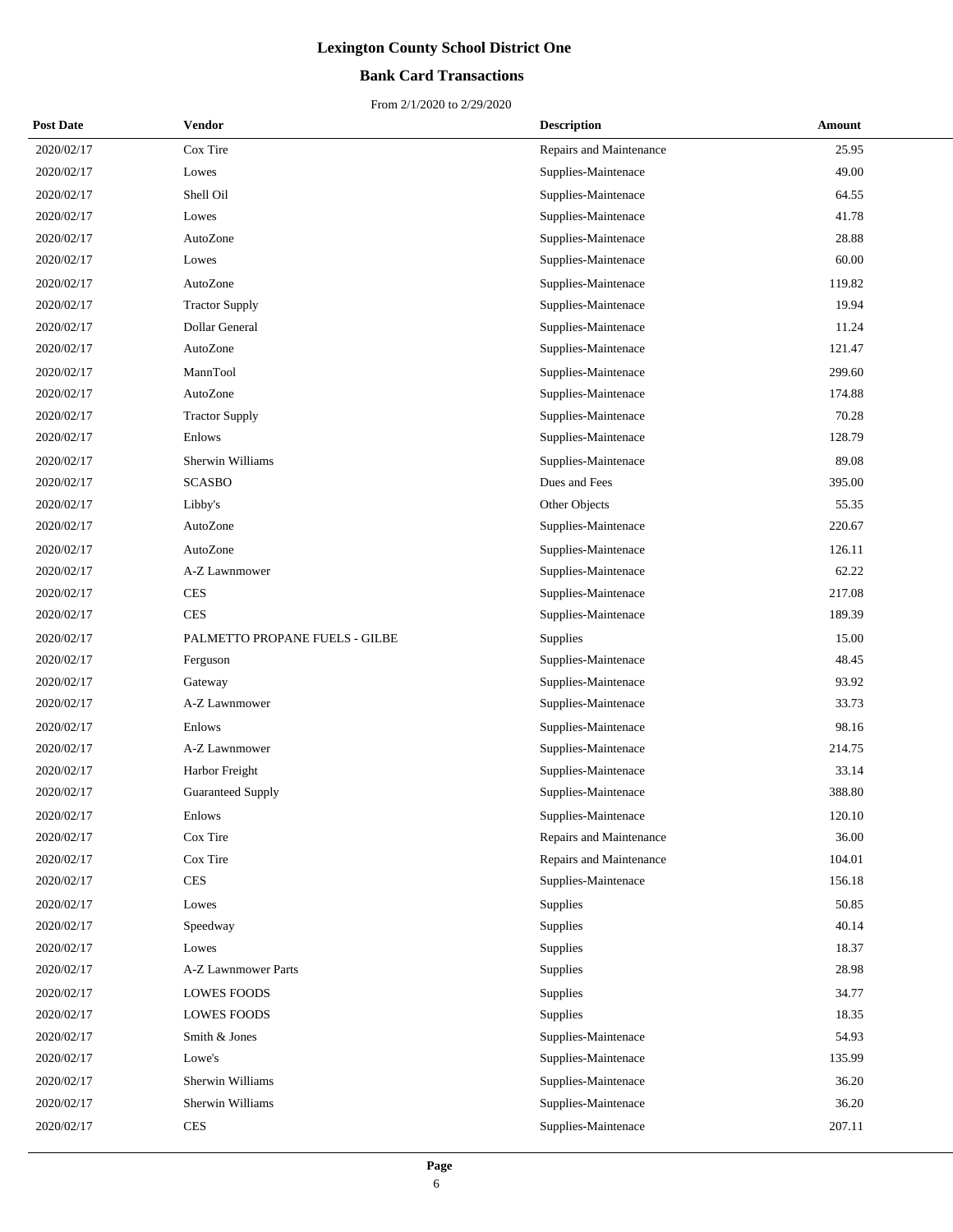## **Bank Card Transactions**

| <b>Post Date</b> | Vendor                  | <b>Description</b>  | Amount |
|------------------|-------------------------|---------------------|--------|
| 2020/02/17       | A-Z Lawnmower           | Supplies-Maintenace | 33.56  |
| 2020/02/17       | <b>AMAZON</b>           | Supplies            | 8.00   |
| 2020/02/17       | Gateway                 | Supplies-Maintenace | 105.60 |
| 2020/02/17       | Gateway                 | Supplies-Maintenace | 122.20 |
| 2020/02/17       | Ferguson                | Supplies-Maintenace | 46.93  |
| 2020/02/17       | Ferguson                | Supplies-Maintenace | 12.13  |
| 2020/02/17       | Ferguson                | Supplies-Maintenace | 117.73 |
| 2020/02/17       | Amazon                  | Supplies-Maintenace | 76.76  |
| 2020/02/17       | WinSupply               | Supplies-Maintenace | 62.79  |
| 2020/02/17       | Amazon                  | Supplies-Maintenace | 449.10 |
| 2020/02/17       | Gateway                 | Supplies-Maintenace | 138.27 |
| 2020/02/17       | Lowe's                  | Supplies-Maintenace | 56.39  |
| 2020/02/17       | Lowe's                  | Supplies-Maintenace | 106.84 |
| 2020/02/17       | AutoZone                | Supplies-Maintenace | 44.53  |
| 2020/02/17       | AutoZone                | Supplies-Maintenace | 123.88 |
| 2020/02/17       | <b>Advance Auto</b>     | Supplies-Maintenace | 8.55   |
| 2020/02/17       | Ferguson                | Supplies-Maintenace | 18.22  |
| 2020/02/17       | Ed Smith Lumber         | Supplies            | 4.26   |
| 2020/02/17       | Ed Smith Lumber         | Supplies            | 62.00  |
| 2020/02/17       | Amazon                  | Supplies            | 269.44 |
| 2020/02/17       | Fortiline               | Supplies-Maintenace | 557.47 |
| 2020/02/17       | Sherwin Williams        | Supplies-Maintenace | 199.41 |
| 2020/02/17       | Gateway                 | Supplies-Maintenace | 483.06 |
| 2020/02/17       | Sherwin Williams        | Supplies-Maintenace | 25.75  |
| 2020/02/17       | Sherwin Williams        | Supplies-Maintenace | 103.81 |
| 2020/02/17       | Ed Smith                | Supplies-Maintenace | 29.93  |
| 2020/02/17       | <b>AMZN MKTP</b>        | Supplies            | 13.89  |
| 2020/02/17       | AutoZone                | Supplies-Maintenace | 58.37  |
| 2020/02/17       | Derricks Service Center | Supplies            | 36.44  |
| 2020/02/17       | Home Depot              | Supplies            | 5.30   |
| 2020/02/17       | Ed Smith Lumber         | Supplies            | 21.40  |
| 2020/02/17       | Ed Smith                | Supplies-Maintenace | 51.68  |
| 2020/02/17       | <b>Tractor Supply</b>   | Supplies-Maintenace | 80.24  |
| 2020/02/17       | Ed Smith                | Supplies-Maintenace | 51.68  |
| 2020/02/17       | Ferguson                | Supplies-Maintenace | 24.26  |
| 2020/02/17       | Smith & Jones           | Supplies            | 42.80  |
| 2020/02/17       | <b>CES</b>              | Supplies-Maintenace | 184.04 |
| 2020/02/17       | Lowe's                  | Supplies-Maintenace | 111.76 |
| 2020/02/17       | <b>CES</b>              | Supplies-Maintenace | 62.73  |
| 2020/02/17       | Tri-State Pump          | Supplies-Maintenace | 107.50 |
| 2020/02/17       | Guaranteed Supply       | Supplies-Maintenace | 388.80 |
| 2020/02/17       | A-Z Lawnmower           | Supplies-Maintenace | 180.73 |
| 2020/02/17       | Home Depot              | Supplies-Maintenace | 270.71 |
| 2020/02/17       | Sarrow & Kennedy        | Supplies-Maintenace | 130.22 |
| 2020/02/17       | Johnstone Supply        | Supplies-Maintenace | 164.21 |
|                  |                         |                     |        |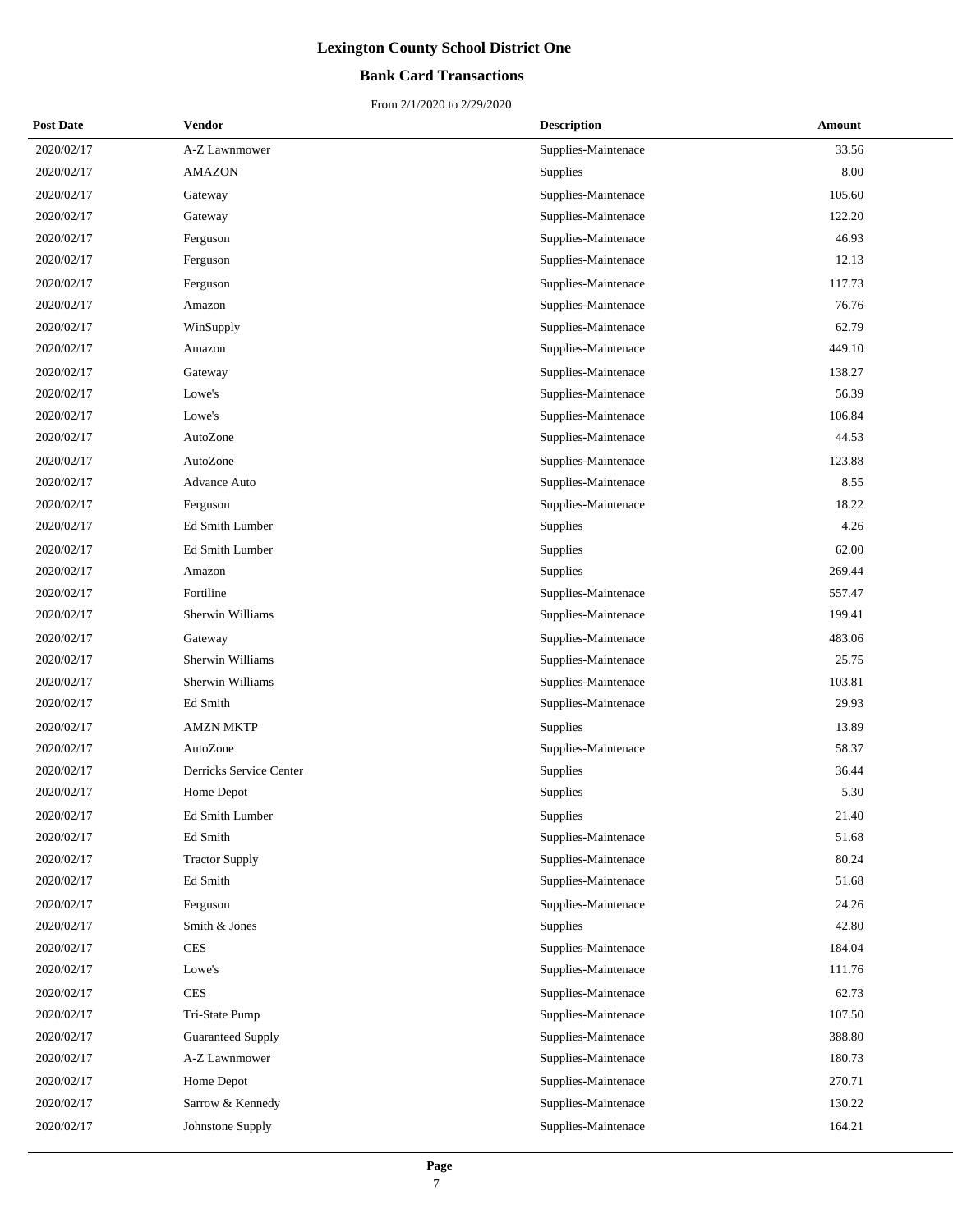## **Bank Card Transactions**

| <b>Post Date</b> | Vendor                         | <b>Description</b>         | Amount   |
|------------------|--------------------------------|----------------------------|----------|
| 2020/02/17       | Sparrow & Kennedy              | Supplies-Maintenace        | 104.59   |
| 2020/02/17       | Palmetto Automatic Sprinkler   | Supplies-Maintenace        | 143.08   |
| 2020/02/17       | <b>SCASA</b>                   | Travel                     | 225.00   |
| 2020/02/17       | <b>Embassy Suites</b>          | Travel                     | 120.32   |
| 2020/02/17       | SC State University Ed Foundat | Travel                     | 275.00   |
| 2020/02/17       | CU CTR for Career Clemson      | Travel                     | 200.00   |
| 2020/02/17       | <b>SCASA</b>                   | Advertising                | 515.00   |
| 2020/02/17       | Azura                          | Other Prof & Tech Service  | 150.25   |
| 2020/02/17       | Praxis                         | Other Prof & Tech Service  | 120.00   |
| 2020/02/17       | <b>SLED</b>                    | Other Prof & Tech Service  | 676.00   |
| 2020/02/17       | Amazon                         | Supplies                   | 105.83   |
| 2020/02/17       | Lesesne Industries             | Supplies                   | 34.67    |
| 2020/02/17       | Amazon                         | Supplies                   | 4.35     |
| 2020/02/17       | Amazon                         | Supplies                   | 15.98    |
| 2020/02/17       | Amazon                         | Supplies                   | 37.76    |
| 2020/02/17       | Amazon                         | Supplies                   | 6.41     |
| 2020/02/17       | Sam's Club                     | Dues and Fees              | 45.00    |
| 2020/02/17       | Lowe's Foods                   | Other Objects              | 21.76    |
| 2020/02/17       | Firehouse Subs                 | Other Objects              | 157.00   |
| 2020/02/17       | Dollar General                 | Other Objects              | 10.50    |
| 2020/02/17       | Amazon                         | Other Objects              | 25.73    |
| 2020/02/17       | The Deli                       | Other Objects              | 33.75    |
| 2020/02/17       | Chick-Fil-A                    | Other Objects              | 115.47   |
| 2020/02/17       | Publix                         | Other Objects              | 22.33    |
| 2020/02/17       | Chef's Store                   | Other Objects              | 110.56   |
| 2020/02/17       | <b>Trader Joes</b>             | Other Objects              | 26.95    |
| 2020/02/17       | Chick-Fil-A                    | Other Objects              | 1,036.30 |
| 2020/02/17       | National ESEA Association      | Travel                     | 659.00   |
| 2020/02/17       | <b>Embassy Suites</b>          | Travel                     | 1,626.72 |
| 2020/02/17       | Walmart                        | Supplies                   | 100.69   |
| 2020/02/17       | PES Caf??                      | Supplies                   | 51.30    |
| 2020/02/17       | <b>BI-LO</b>                   | Supplies                   | 19.96    |
| 2020/02/17       | Gilbert Post Office            | Supplies                   | 275.00   |
| 2020/02/17       | Aldi Grocery                   | Supplies                   | 49.11    |
| 2020/02/17       | <b>DELTA</b>                   | Travel                     | 1,052.80 |
| 2020/02/17       | WM SUPERCENTER #881            | Supplies                   | 6.00     |
| 2020/02/17       | <b>AMZN MKTP</b>               | Supplies                   | 61.20    |
| 2020/02/17       | <b>AMZN MKTP</b>               | Supplies                   | 12.12    |
| 2020/02/17       | <b>AMZN MKTP</b>               | Supplies                   | 6.32     |
| 2020/02/17       | <b>OTI</b> Portal              | Supplies                   | 136.00   |
| 2020/02/17       | <b>AMAZON</b>                  | Supplies                   | 74.89    |
| 2020/02/17       | <b>AMAZON</b>                  | Supplies                   | 120.38   |
| 2020/02/17       | <b>AMAZON</b>                  | Supplies                   | 909.49   |
| 2020/02/17       | <b>SQ IT Works</b>             | <b>Technology Supplies</b> | 995.98   |
| 2020/02/17       | Marina Inn at Grande Dunes     | Travel                     | 229.69   |
|                  |                                |                            |          |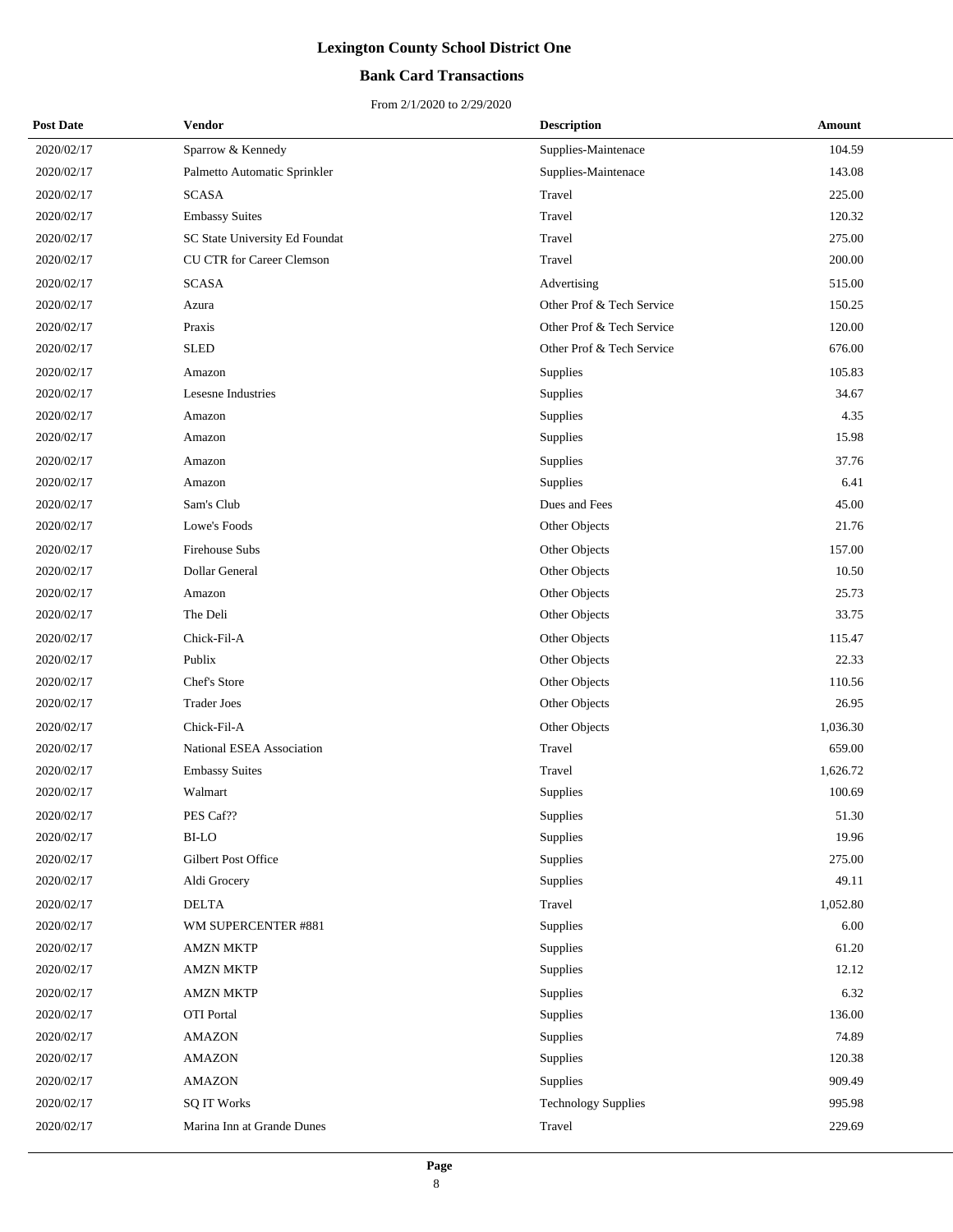## **Bank Card Transactions**

| <b>Post Date</b> | Vendor                         | <b>Description</b> | Amount   |
|------------------|--------------------------------|--------------------|----------|
| 2020/02/17       | <b>AMERICAN AIRLINE</b>        | Travel             | 475.60   |
| 2020/02/17       | AMAZON - MARCOLINI - 4K M&S    | Supplies           | 21.39    |
| 2020/02/17       | DOLLAR TREE - MARCOLINI 4K M&S | Supplies           | 10.56    |
| 2020/02/17       | TUESDAY MORNING - MARCOLINI -  | Supplies           | 16.04    |
| 2020/02/17       | AMAZON - JANIS - 4K M&S        | Supplies           | 22.22    |
| 2020/02/17       | AMAZON - MARCOLINI - 4K M&S    | Supplies           | 71.05    |
| 2020/02/17       | WALMART - MARCOLINI - 4K M&S   | Supplies           | 44.26    |
| 2020/02/17       | AMAZON - JANIS/MARCOLINI - PLA | Supplies           | 11.76    |
| 2020/02/17       | AMAZON - JANIS/HUDSON - LITERA | Supplies           | 62.93    |
| 2020/02/17       | AMAZON - JANIS/HUDSON - LITERA | Supplies           | 433.05   |
| 2020/02/17       | Amazon.com                     | Pupil Activity     | 61.83    |
| 2020/02/17       | <b>JW PEPPER</b>               | Pupil Activity     | 266.00   |
| 2020/02/17       | JW Pepper                      | Pupil Activity     | 496.24   |
| 2020/02/17       | Eventbrite                     | Pupil Activity     | 118.33   |
| 2020/02/17       | Amazon.com                     | Pupil Activity     | 39.20    |
| 2020/02/17       | Amazon.com                     | Pupil Activity     | $-10.69$ |
| 2020/02/17       | Walmart                        | Pupil Activity     | 31.82    |
| 2020/02/17       | Amazon.com                     | Pupil Activity     | 237.47   |
| 2020/02/17       | musical theatre international  | Pupil Activity     | 290.20   |
| 2020/02/17       | <b>AMZN MKTP</b>               | Pupil Activity     | 64.73    |
| 2020/02/17       | Amazon                         | Pupil Activity     | 8.55     |
| 2020/02/17       | Amazon                         | Pupil Activity     | 17.97    |
| 2020/02/17       | STENHOUSE - JANIS/HUDSON/HAMBY | Pupil Activity     | 1,194.12 |
| 2020/02/17       | Walmart                        | Pupil Activity     | 8.54     |
| 2020/02/17       | Home Depot                     | Pupil Activity     | 17.40    |
| 2020/02/17       | Lowes Foods                    | Pupil Activity     | 89.30    |
| 2020/02/17       | Lowes Foods                    | Pupil Activity     | 27.52    |
| 2020/02/17       | <b>LOWES FOODS</b>             | Pupil Activity     | 176.97   |
| 2020/02/17       | <b>Lowes Foods</b>             | Pupil Activity     | 32.30    |
| 2020/02/17       | Hotel Credit Card discount     | Pupil Activity     | $-17.96$ |
| 2020/02/17       | <b>LOWES FOODS</b>             | Pupil Activity     | 36.96    |
| 2020/02/17       | Lowes Foods                    | Pupil Activity     | 23.99    |
| 2020/02/17       | Dollar General                 | Pupil Activity     | 21.40    |
| 2020/02/17       | Office Depot                   | Pupil Activity     | 51.77    |
| 2020/02/17       | Amazon                         | Pupil Activity     | 44.04    |
| 2020/02/17       | Amazon                         | Pupil Activity     | 144.00   |
| 2020/02/17       | Amazon Credit for Labels       | Pupil Activity     | $-44.04$ |
| 2020/02/17       | YOUTHLIGHT INC.                | Pupil Activity     | 102.15   |
| 2020/02/17       | <b>AMZN MKTP</b>               | Pupil Activity     | 37.44    |
| 2020/02/17       | WM SUPERCENTER #881            | Pupil Activity     | 13.50    |
| 2020/02/17       | <b>AMZN MKTP</b>               | Pupil Activity     | 235.14   |
| 2020/02/17       | <b>AMZN MKTP</b>               | Pupil Activity     | 57.48    |
| 2020/02/17       | <b>AMZN MKTP</b>               | Pupil Activity     | 80.11    |
| 2020/02/17       | <b>AMZN MKTP</b>               | Pupil Activity     | 18.18    |
| 2020/02/17       | Walmart.com                    | Pupil Activity     | 133.73   |
|                  |                                |                    |          |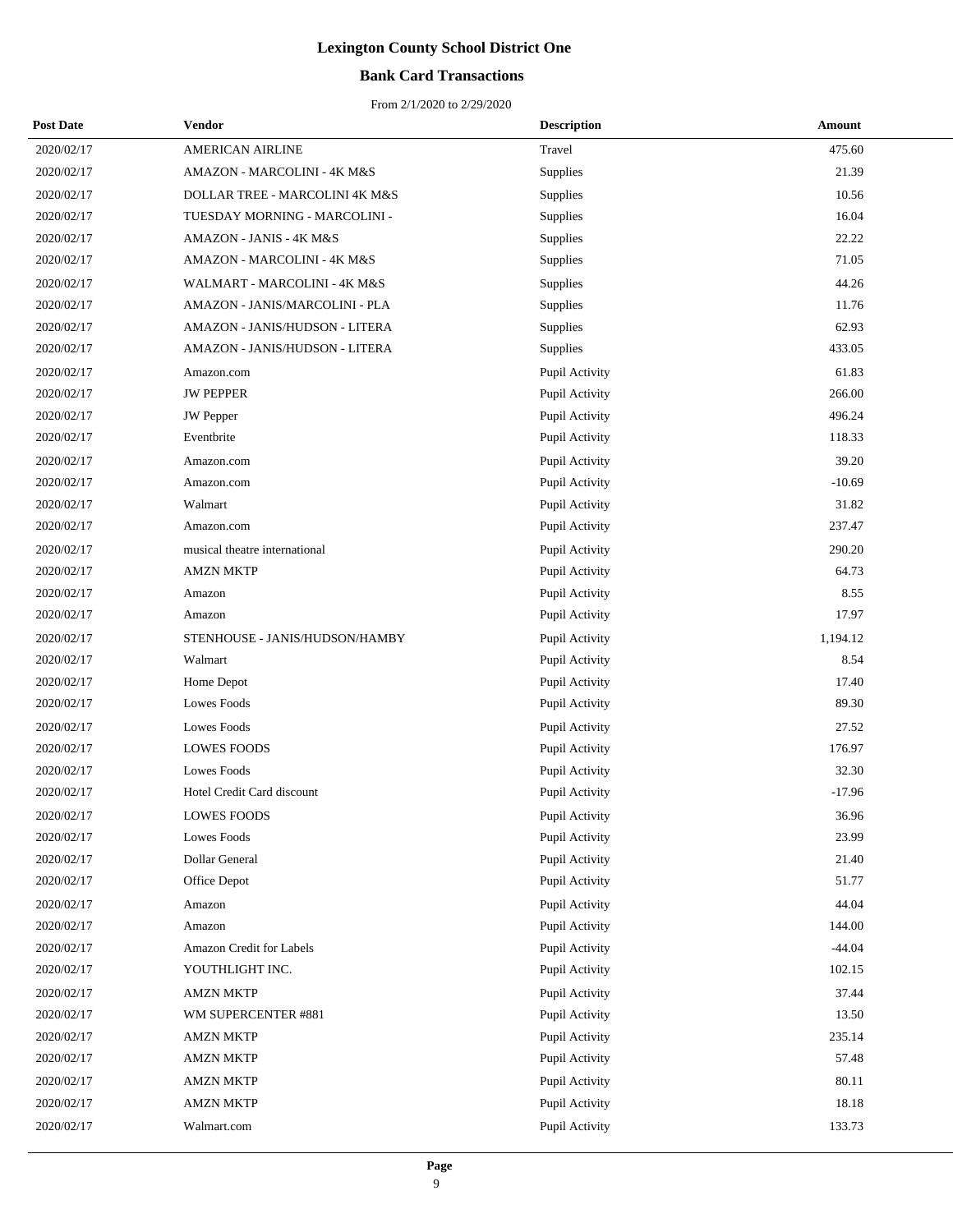## **Bank Card Transactions**

| <b>Post Date</b> | Vendor                         | <b>Description</b> | Amount |
|------------------|--------------------------------|--------------------|--------|
| 2020/02/17       | $\ensuremath{\mathsf{UPS}}$    | Pupil Activity     | 126.56 |
| 2020/02/17       | Target                         | Pupil Activity     | 50.24  |
| 2020/02/17       | amazon                         | Pupil Activity     | 100.72 |
| 2020/02/17       | amazon                         | Pupil Activity     | 75.13  |
| 2020/02/17       | bilo                           | Pupil Activity     | 68.46  |
| 2020/02/17       | Walmart                        | Pupil Activity     | 11.33  |
| 2020/02/17       | Walmart                        | Pupil Activity     | 18.88  |
| 2020/02/17       | <b>AMAZON</b>                  | Pupil Activity     | 13.14  |
| 2020/02/17       | <b>AMAZON</b>                  | Pupil Activity     | 34.93  |
| 2020/02/17       | Amazon.com                     | Pupil Activity     | 49.12  |
| 2020/02/17       | Pitsco                         | Pupil Activity     | 100.64 |
| 2020/02/17       | Amazon                         | Pupil Activity     | 69.40  |
| 2020/02/17       | Amazon                         | Pupil Activity     | 53.67  |
| 2020/02/17       | Amazon                         | Pupil Activity     | 21.39  |
| 2020/02/17       | Amazon                         | Pupil Activity     | 34.17  |
| 2020/02/17       | <b>AMAZON</b>                  | Pupil Activity     | 39.03  |
| 2020/02/17       | Sam's Club                     | Pupil Activity     | 136.50 |
| 2020/02/17       | Walmart                        | Pupil Activity     | 46.32  |
| 2020/02/17       | Sams Club                      | Pupil Activity     | 73.16  |
| 2020/02/17       | publix                         | Pupil Activity     | 14.27  |
| 2020/02/17       | NATA MEMBERSHIP                | Pupil Activity     | 247.00 |
| 2020/02/17       | TROPHY AND AWARD               | Pupil Activity     | 80.25  |
| 2020/02/17       | Publix                         | Pupil Activity     | 32.08  |
| 2020/02/17       | salsaritas                     | Pupil Activity     | 426.84 |
| 2020/02/17       | <b>SHELL</b>                   | Pupil Activity     | 48.07  |
| 2020/02/17       | Lexington Florist              | Pupil Activity     | 202.23 |
| 2020/02/17       | Trophy & Awards Center         | Pupil Activity     | 160.50 |
| 2020/02/17       | <b>SAMS</b>                    | Pupil Activity     | 158.05 |
| 2020/02/17       | LITTLE CAESARS                 | Pupil Activity     | 309.06 |
| 2020/02/19       | Amazon                         | Supplies           | 13.85  |
| 2020/02/19       | Amazon                         | Supplies           | 85.50  |
| 2020/02/19       | Amazon                         | Supplies           | 76.89  |
| 2020/02/19       | Heinemann                      | Supplies           | 95.34  |
| 2020/02/19       | Amazon.com-AA Batteries        | Supplies           | 42.36  |
| 2020/02/19       | Amazon.com- Snack & Craft Supp | Supplies           | 106.96 |
| 2020/02/19       | Amazon.com-Student Store Suppl | Supplies           | 125.65 |
| 2020/02/19       | Walmart                        | Supplies           | 85.78  |
| 2020/02/19       | Columbia Flag and Sign Company | Supplies           | 321.00 |
| 2020/02/19       | <b>Stenhouse Publishers</b>    | Supplies-Immersion | 41.73  |
| 2020/02/19       | Amazon.com                     | Supplies-Immersion | 501.24 |
| 2020/02/19       | Amazon.com                     | Supplies-Immersion | 194.62 |
| 2020/02/19       | Amazon.com                     | Supplies-Immersion | 21.30  |
| 2020/02/19       | Amazon                         | Supplies           | 192.35 |
| 2020/02/19       | Priceline                      | Travel             | 524.47 |
| 2020/02/19       | APA Membership                 | Travel             | 50.00  |
|                  |                                |                    |        |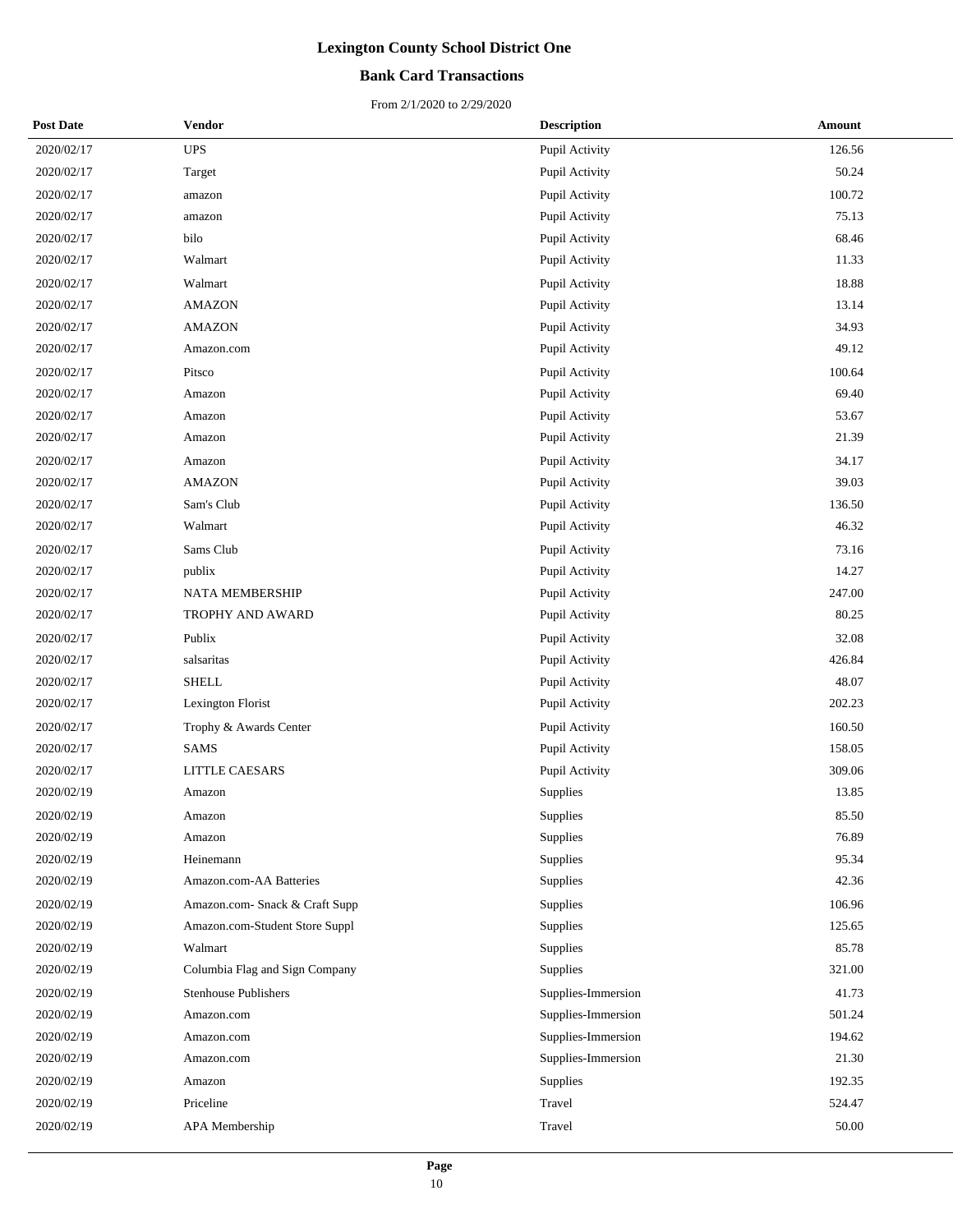## **Bank Card Transactions**

| <b>Post Date</b> | <b>Vendor</b>                  | <b>Description</b>         | Amount   |
|------------------|--------------------------------|----------------------------|----------|
| 2020/02/19       | Delta                          | Travel                     | 516.40   |
| 2020/02/19       | <b>USC</b> Marketplace         | Travel                     | 150.00   |
| 2020/02/19       | Amazon                         | Supplies                   | 25.63    |
| 2020/02/19       | <b>Bilingual Dictionaries</b>  | Supplies                   | 46.85    |
| 2020/02/19       | Amazon                         | Supplies                   | 247.14   |
| 2020/02/19       | Amazon                         | <b>Technology Supplies</b> | 727.58   |
| 2020/02/19       | Amazon                         | <b>Technology Supplies</b> | 245.16   |
| 2020/02/19       | Sam's                          | Supplies                   | 125.75   |
| 2020/02/19       | Delta                          | Travel                     | 1,099.40 |
| 2020/02/19       | <b>ASCA</b>                    | Travel                     | 369.00   |
| 2020/02/19       | Walmart                        | Supplies                   | 142.87   |
| 2020/02/19       | <b>NYT</b>                     | Periodicals                | 4.00     |
| 2020/02/19       | Amazon                         | Supplies                   | 178.77   |
| 2020/02/19       | Sea Watch Hotel-Lodging Deposi | Travel-Teacher Staff Dev   | 224.00   |
| 2020/02/19       | Sea Watch Hotel-Lodging Deposi | Travel-Teacher Staff Dev   | 224.00   |
| 2020/02/19       | <b>ASCD</b>                    | Dues and Fees              | 59.00    |
| 2020/02/19       | <b>Staples</b>                 | Supplies                   | 39.57    |
| 2020/02/19       | Franklin Covey                 | Travel                     | 678.00   |
| 2020/02/19       | At-A-Glance                    | Supplies                   | 29.20    |
| 2020/02/19       | Amazon                         | Supplies                   | 155.05   |
| 2020/02/19       | Sam's Club-Cleaning supplies   | Supplies                   | 64.18    |
| 2020/02/19       | Lowe's                         | Supplies                   | 226.39   |
| 2020/02/19       | Lowes                          | Supplies                   | 11.16    |
| 2020/02/19       | Lowes                          | Supplies                   | $-63.51$ |
| 2020/02/19       | Lowes                          | Supplies                   | 22.62    |
| 2020/02/19       | Lowes                          | Supplies                   | 397.02   |
| 2020/02/19       | Lowes                          | Supplies                   | 96.37    |
| 2020/02/19       | Smith & Jones                  | Supplies                   | 57.45    |
| 2020/02/19       | Lowes                          | Supplies                   | 17.98    |
| 2020/02/19       | Lowes                          | Supplies                   | 184.34   |
| 2020/02/19       | Uber - Chris Ellisor in Tampa, | Travel                     | 36.61    |
| 2020/02/19       | Profiling Teen Conference      | Travel                     | 149.00   |
| 2020/02/19       | Uber - Chris Ellisor in Tampa, | Travel                     | 32.03    |
| 2020/02/19       | Uber - Chris Ellisor in Tampa, | Travel                     | 4.79     |
| 2020/02/19       | Uber - Chris Ellisor in Tampa, | Travel                     | 5.49     |
| 2020/02/19       | Republic Parking at the Airpor | Travel                     | 16.00    |
| 2020/02/19       | School Resource Conf. Supplies | Supplies                   | 21.38    |
| 2020/02/19       | SCIRA-Conference Registration  | Travel                     | 181.13   |
| 2020/02/19       | SCIRA-conference registration  | Travel                     | 181.13   |
| 2020/02/19       | Hampton Inn Phoenix AZ         | Travel                     | 942.21   |
| 2020/02/19       | Solution Tree-Conference Regis | Travel                     | 2,127.00 |
| 2020/02/19       | Hampton Inn Phoenix AZ         | Travel                     | 333.34   |
| 2020/02/19       | Omni Hotel Hilton Head-Lodging | Travel                     | 194.40   |
| 2020/02/19       | Hampton Inn Phoenix AZ         | Travel                     | 333.34   |
| 2020/02/19       | Hampton Inn Phoenix AZ-Confere | Travel                     | 942.21   |
|                  |                                |                            |          |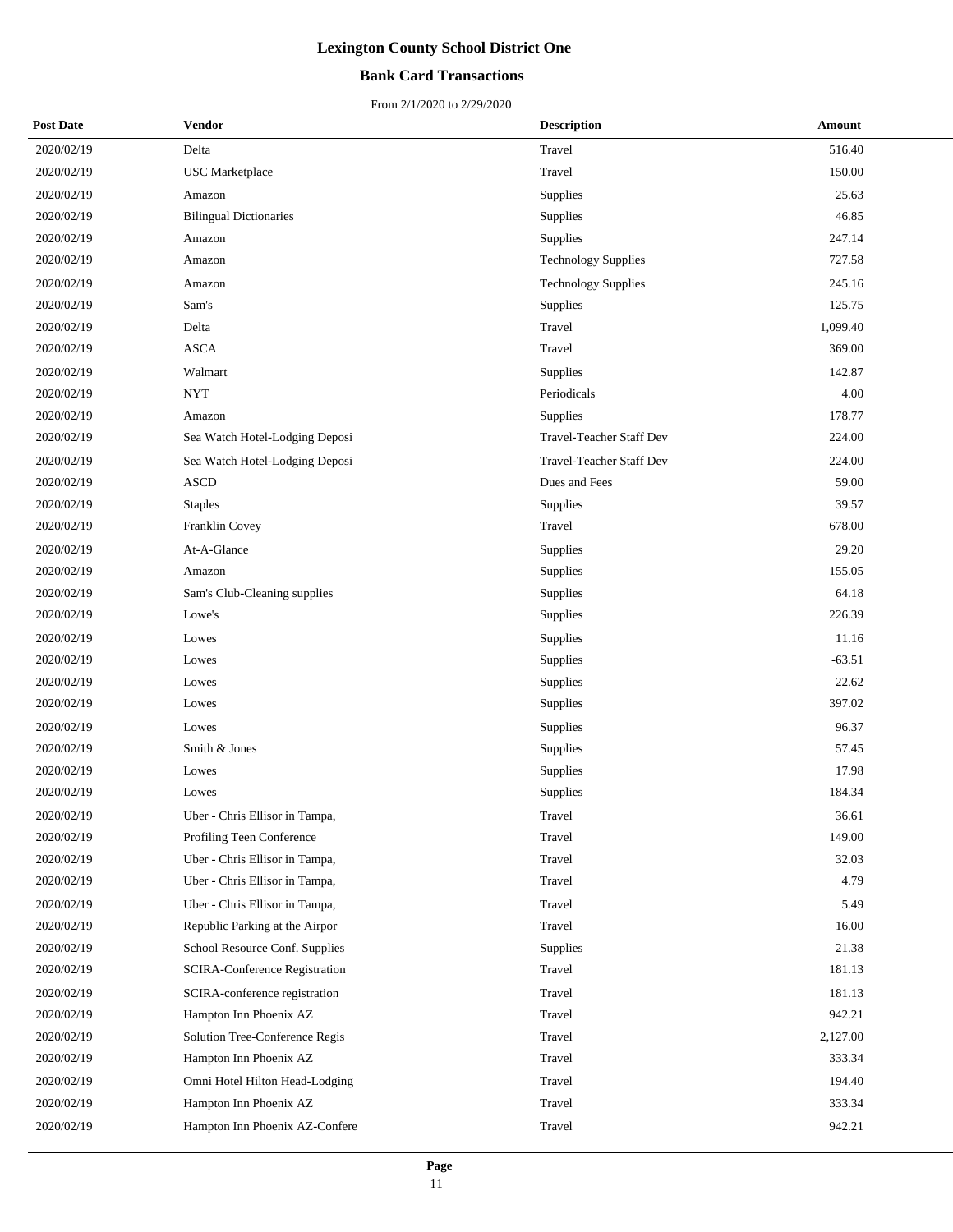## **Bank Card Transactions**

| <b>Post Date</b> | <b>Vendor</b>                        | <b>Description</b> | Amount    |
|------------------|--------------------------------------|--------------------|-----------|
| 2020/02/19       | Hampton Inn Phoenix AZ               | Travel             | 333.34    |
| 2020/02/19       | Hampton Inn Phoenix AZ -Lodgin       | Travel             | 942.21    |
| 2020/02/19       | Hampton Inn Phoenix AZ               | Travel             | 333.34    |
| 2020/02/19       | Hampton Inn Phoenix AZ-Confere       | Travel             | 942.21    |
| 2020/02/19       | Priceline                            | <b>Supplies</b>    | $-380.55$ |
| 2020/02/19       | <b>AICPA</b>                         | Supplies           | $-125.00$ |
| 2020/02/19       | EB South Carolina                    | Travel             | 545.94    |
| 2020/02/19       | Amazon                               | Supplies           | 802.97    |
| 2020/02/19       | Amazon                               | Supplies           | 128.25    |
| 2020/02/19       | Amazon                               | Supplies           | 79.05     |
| 2020/02/19       | Amazon                               | Supplies           | 134.79    |
| 2020/02/19       | Amazon                               | Supplies           | 67.30     |
| 2020/02/19       | Dollar Tree                          | Supplies           | 77.04     |
| 2020/02/19       | <b>EL Education</b>                  | Travel             | 275.00    |
| 2020/02/19       | <b>Embassy Suite</b>                 | Travel             | 432.00    |
| 2020/02/19       | <b>American Airlines</b>             | Travel             | 495.60    |
| 2020/02/19       | Amazon                               | Pupil Activity     | 97.50     |
| 2020/02/19       | Amazon                               | Pupil Activity     | 399.50    |
| 2020/02/19       | <b>Hobby Lobby</b>                   | Pupil Activity     | 59.07     |
| 2020/02/19       | Amazon.com                           | Pupil Activity     | 49.18     |
| 2020/02/19       | Amazon.com                           | Pupil Activity     | 47.06     |
| 2020/02/19       | Amazon.com-Instructional mater       | Pupil Activity     | 149.72    |
| 2020/02/19       | Lakeshore-Instructional materi       | Pupil Activity     | 139.06    |
| 2020/02/19       | Amazon.com-Science Lab Totes         | Pupil Activity     | 116.98    |
| 2020/02/19       | Amazon.com-Instructional Mater       | Pupil Activity     | 32.74     |
| 2020/02/19       | Amazon.com-Instructional video       | Pupil Activity     | 26.70     |
| 2020/02/19       | Lowes Foods-Hard Rock Caf?? Le       | Pupil Activity     | 31.34     |
| 2020/02/19       | Lowes Foods-Hard Rock Caf?? Le       | Pupil Activity     | 25.23     |
| 2020/02/19       | Lowes Foods-Kids Caf?? Learnin       | Pupil Activity     | 39.00     |
| 2020/02/19       | Sam's Club-International Club        | Pupil Activity     | 5.04      |
| 2020/02/19       | Walmart-International Club sup       | Pupil Activity     | 12.89     |
| 2020/02/19       | <b>Island Paradise-International</b> | Pupil Activity     | 30.53     |
| 2020/02/19       | Scantron                             | Pupil Activity     | 949.96    |
| 2020/02/19       | Jones School Supply Co.              | Pupil Activity     | 67.31     |
| 2020/02/19       | Youthlight.com                       | Pupil Activity     | 44.35     |
| 2020/02/19       | Amazon.com                           | Pupil Activity     | 18.27     |
| 2020/02/19       | Amazon.com                           | Pupil Activity     | 28.58     |
| 2020/02/19       | Walmart                              | Pupil Activity     | 93.60     |
| 2020/02/19       | ACS Sound and Lighting               | Pupil Activity     | 159.16    |
| 2020/02/19       | Amazon                               | Pupil Activity     | 448.04    |
| 2020/02/19       | Hobby Lobby                          | Pupil Activity     | 4.48      |
| 2020/02/19       | Amazon                               | Pupil Activity     | 469.91    |
| 2020/02/19       | Amazon                               | Pupil Activity     | 127.05    |
| 2020/02/19       | Amazon                               | Pupil Activity     | 905.88    |
| 2020/02/19       | <b>Thift Books</b>                   | Pupil Activity     | 200.73    |
|                  |                                      |                    |           |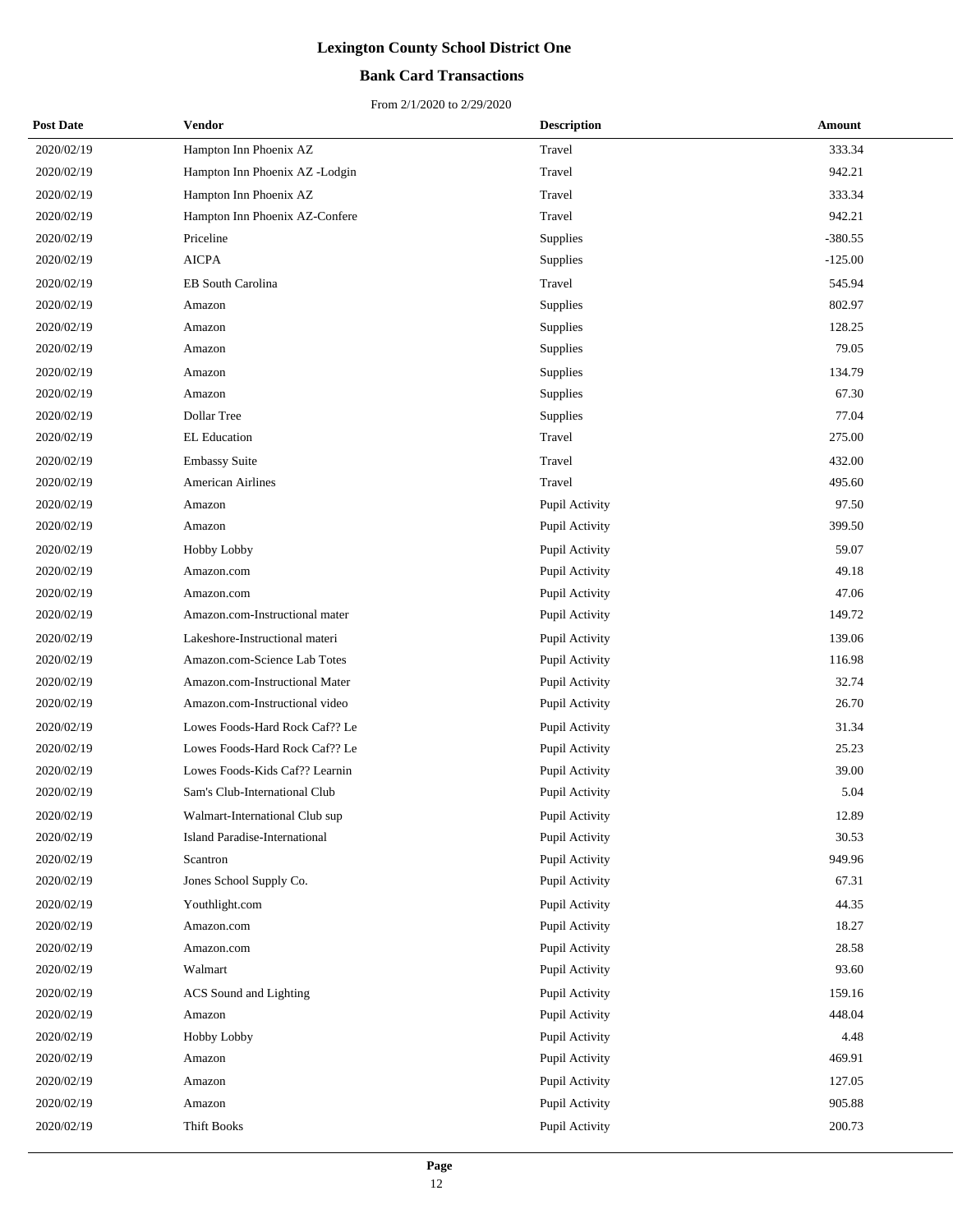## **Bank Card Transactions**

| <b>Post Date</b> | Vendor                         | <b>Description</b>   | Amount |
|------------------|--------------------------------|----------------------|--------|
| 2020/02/19       | Calm Classroom                 | Pupil Activity       | 32.50  |
| 2020/02/19       | Amazon                         | Pupil Activity       | 761.28 |
| 2020/02/19       | Walmart                        | Pupil Activity       | 42.55  |
| 2020/02/19       | Sams                           | Pupil Activity       | 66.06  |
| 2020/02/19       | Amazon                         | Pupil Activity       | 48.54  |
| 2020/02/19       | Publix                         | Pupil Activity       | 44.98  |
| 2020/02/19       | Hotel on Booking               | Pupil Activity       | 300.52 |
| 2020/02/19       | Travel China                   | Pupil Activity       | 568.00 |
| 2020/02/19       | Foreign Currency Fee           | Pupil Activity       | 9.01   |
| 2020/02/19       | <b>AMAZON</b>                  | Pupil Activity       | 213.99 |
| 2020/02/19       | PAYPAL-GOALKEEPER              | Pupil Activity       | 500.00 |
| 2020/02/19       | <b>KRISPY KREME</b>            | Pupil Activity       | 31.03  |
| 2020/02/19       | <b>HOME DEPOT</b>              | Pupil Activity       | 105.06 |
| 2020/02/19       | <b>Little Caesars</b>          | Pupil Activity       | 26.48  |
| 2020/02/19       | <b>Little Caesars</b>          | Pupil Activity       | 3.75   |
| 2020/02/19       | Lexington Florist              | Pupil Activity       | 78.23  |
| 2020/02/19       | <b>CSI PORTRAIT GROUP</b>      | Pupil Activity       | 267.00 |
| 2020/02/19       | <b>CSI PORTRAIT GROUP</b>      | Pupil Activity       | 198.00 |
| 2020/02/19       | AMC GLASSCOCK                  | Pupil Activity       | 323.56 |
| 2020/02/19       | TENNIS WAREHOUSE               | Pupil Activity       | 480.00 |
| 2020/02/19       | MYRTLE BEACH COMFORT SUITES    | Pupil Activity       | 500.00 |
| 2020/02/19       | UNIVERSAL LACROSSE             | Pupil Activity       | 104.98 |
| 2020/02/19       | <b>RIDDELL</b>                 | Pupil Activity       | 199.72 |
| 2020/02/19       | <b>LACROSSE MONKEY</b>         | Pupil Activity       | 160.49 |
| 2020/02/19       | <b>AMAZON</b>                  | Pupil Activity       | 87.26  |
| 2020/02/19       | Amazon.com                     | Pupil Activity       | 57.70  |
| 2020/02/19       | Amazon.com                     | Pupil Activity       | 182.64 |
| 2020/02/20       | Office Depot                   | Supplies             | 29.20  |
| 2020/02/20       | Office Depot                   | Supplies             | 97.66  |
| 2020/02/20       | Walmart                        | Supplies             | 33.02  |
| 2020/02/20       | Lirairie Mosaique Bookstore    | Supplies-Immersion   | 153.00 |
| 2020/02/20       | Foreign Currency fee for order | Supplies-Immersion   | 4.59   |
| 2020/02/20       | Another Printer                | Printing and Binding | 225.09 |
| 2020/02/20       | Amazon.com                     | Supplies             | 135.77 |
| 2020/02/20       | Amazon                         | Supplies             | 62.90  |
| 2020/02/20       | Displays2Go                    | Supplies             | 178.09 |
| 2020/02/20       | Walmart                        | Supplies             | 18.63  |
| 2020/02/20       | Amazon                         | Supplies             | 241.58 |
| 2020/02/20       | Southeastern Performance       | Supplies             | 554.26 |
| 2020/02/20       | <b>SCMEA</b>                   | Travel               | 240.00 |
| 2020/02/20       | amazon                         | Supplies             | 14.97  |
| 2020/02/20       | Amazon                         | Supplies             | 36.36  |
| 2020/02/20       | Amazon                         | Supplies             | 108.91 |
| 2020/02/20       | Amazon                         | Supplies             | 25.37  |
| 2020/02/20       | Amazon                         | Supplies             | 180.83 |
|                  |                                |                      |        |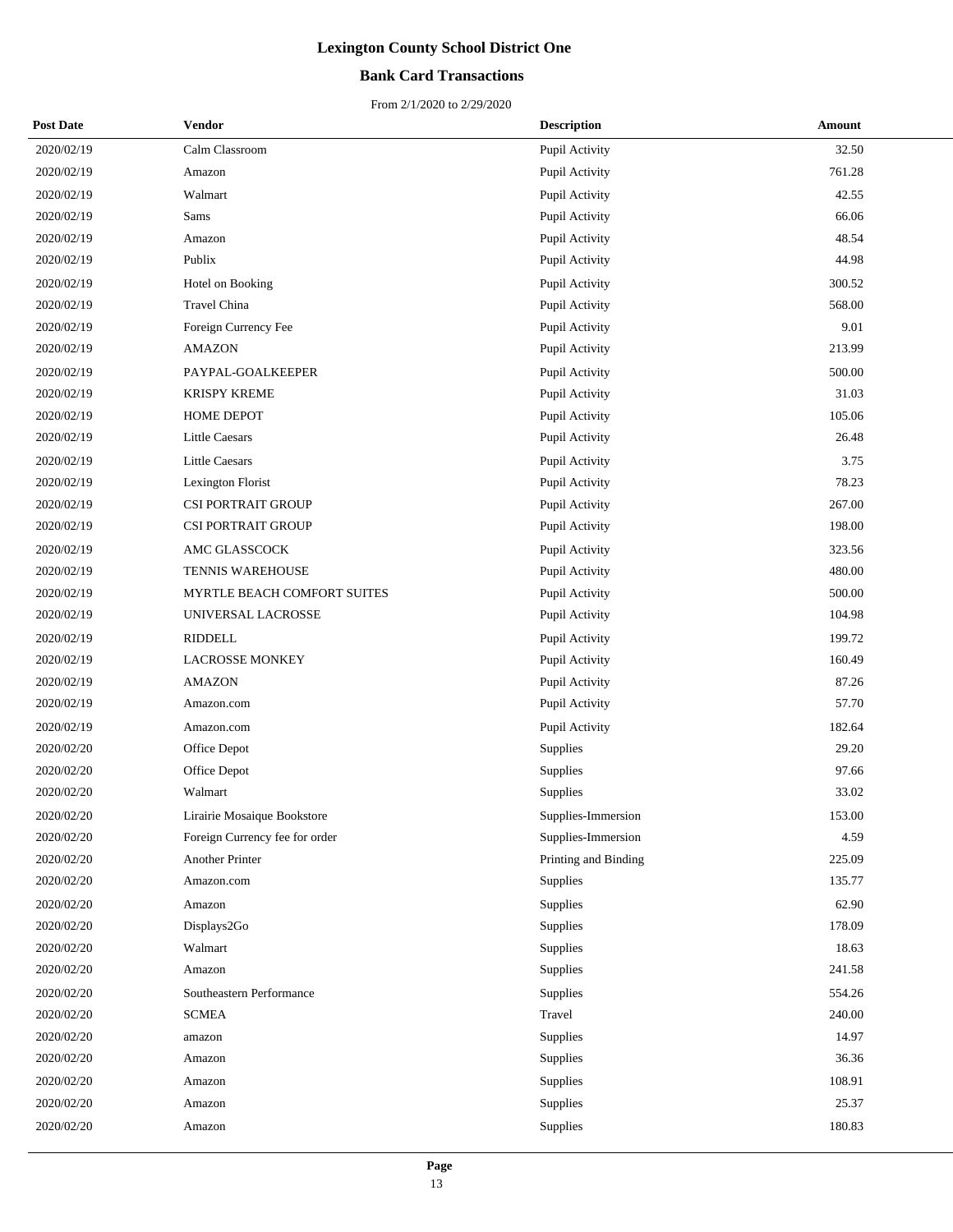## **Bank Card Transactions**

| <b>Post Date</b> | Vendor                          | <b>Description</b>              | Amount   |
|------------------|---------------------------------|---------------------------------|----------|
| 2020/02/20       | <b>BED BATH AND BEYOND</b>      | Supplies                        | 85.59    |
| 2020/02/20       | Walmart                         | Supplies                        | 39.48    |
| 2020/02/20       | Dollar General                  | Supplies                        | 21.40    |
| 2020/02/20       | ORIENTAL TRADING                | Supplies                        | 18.93    |
| 2020/02/20       | <b>DOLLAR TREE</b>              | Supplies                        | 14.39    |
| 2020/02/20       | Keystone Resort                 | Travel-Teacher Staff Dev        | 28.17    |
| 2020/02/20       | Keystone Resort                 | <b>Travel-Teacher Staff Dev</b> | 441.60   |
| 2020/02/20       | Keystone Resort                 | <b>Travel-Teacher Staff Dev</b> | 28.17    |
| 2020/02/20       | Keystone Resort                 | Travel-Teacher Staff Dev        | 441.60   |
| 2020/02/20       | EventBrite                      | Travel-MMGW/HSTW Staff Dev      | 260.00   |
| 2020/02/20       | Event Brite - SC ASCD           | Travel-MMGW/HSTW Staff Dev      | 395.78   |
| 2020/02/20       | <b>SCCA Guidance Conference</b> | <b>Travel-Teacher Staff Dev</b> | 481.75   |
| 2020/02/20       | <b>NSBA</b>                     | Travel                          | 1,530.00 |
| 2020/02/20       | Marriott Marquis Washington     | Travel                          | 309.21   |
| 2020/02/20       | Walmart                         | Supplies                        | 74.97    |
| 2020/02/20       | Antai Asian Gourmet             | Other Objects                   | 25.07    |
| 2020/02/20       | Delta                           | Travel                          | 370.40   |
| 2020/02/20       | Delta                           | Travel                          | 370.40   |
| 2020/02/20       | <b>SCASA</b>                    | Travel                          | 250.00   |
| 2020/02/20       | Marriott, San Diego             | Travel                          | 325.90   |
| 2020/02/20       | The State Newspaper             | Supplies                        | 24.70    |
| 2020/02/20       | Amazon                          | Supplies                        | 12.83    |
| 2020/02/20       | Walmart                         | Supplies                        | 96.44    |
| 2020/02/20       | Chick Fil A                     | Other Objects                   | 172.11   |
| 2020/02/20       | Chen's Chinese Rest             | Other Objects                   | 44.96    |
| 2020/02/20       | Chic Fil A                      | Other Objects                   | 88.84    |
| 2020/02/20       | The Kingsman                    | Other Objects                   | 39.71    |
| 2020/02/20       | <b>SCAAA</b>                    | Travel                          | 130.00   |
| 2020/02/20       | <b>SCAAA</b>                    | Travel                          | 124.80   |
| 2020/02/20       | Marriott                        | Travel                          | 325.90   |
| 2020/02/20       | Walmart                         | Other Objects                   | 11.96    |
| 2020/02/20       | <b>Hilton Advanced Purchase</b> | Travel                          | 458.88   |
| 2020/02/20       | Office Depot                    | Supplies                        | 67.19    |
| 2020/02/20       | Amazon                          | Supplies                        | 107.19   |
| 2020/02/20       | Office Depot                    | Supplies                        | 153.60   |
| 2020/02/20       | Amazon                          | Supplies                        | 57.28    |
| 2020/02/20       | Office Depot                    | Supplies                        | 105.43   |
| 2020/02/20       | Lowes Home Improvement          | Supplies                        | 104.28   |
| 2020/02/20       | Pitt Stopp                      | Supplies                        | 39.66    |
| 2020/02/20       | Amazon                          | Supplies                        | 27.38    |
| 2020/02/20       | Amazon                          | Supplies                        | 126.26   |
| 2020/02/20       | Lowes                           | Supplies                        | 62.05    |
| 2020/02/20       | Shell                           | Supplies                        | 23.69    |
| 2020/02/20       | Walker Hardware                 | Supplies                        | 4.53     |
| 2020/02/20       | Shell CREDIT                    | Supplies                        | $-0.24$  |
|                  |                                 |                                 |          |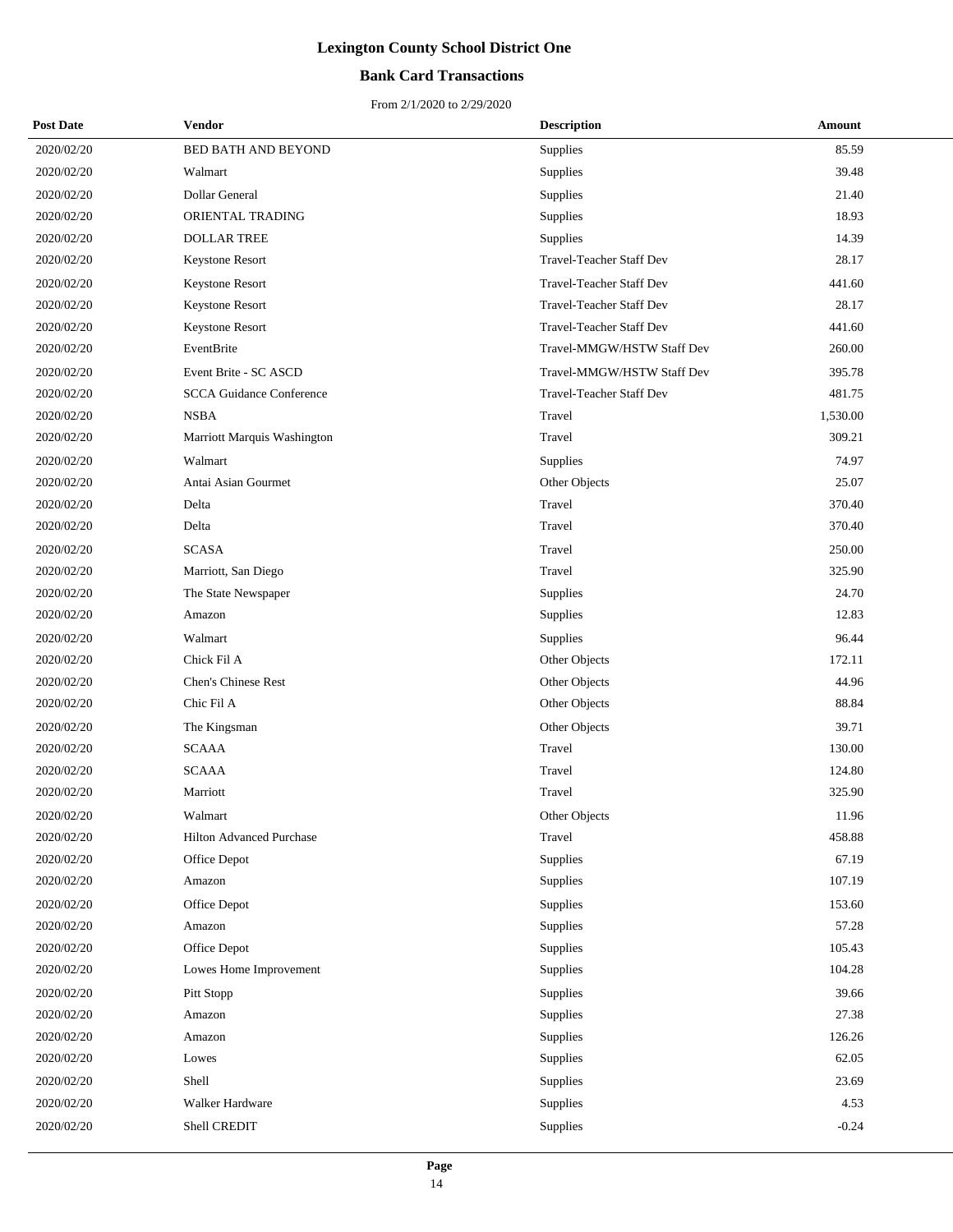### **Bank Card Transactions**

| <b>Post Date</b> | Vendor                   | <b>Description</b>    | Amount |
|------------------|--------------------------|-----------------------|--------|
| 2020/02/20       | Lowes Home Improvement   | Supplies              | 85.31  |
| 2020/02/20       | National ESEA Conference | Travel                | 659.00 |
| 2020/02/20       | Red Deck                 | Travel                | 20.00  |
| 2020/02/20       | Hilton Hotel-Atlanta     | Travel                | 237.46 |
| 2020/02/20       | Walmart                  | Supplies              | 130.32 |
| 2020/02/20       | Shumperts IGA            | Supplies              | 19.41  |
| 2020/02/20       | <b>AMAZON</b>            | Supplies              | 59.91  |
| 2020/02/20       | <b>AMAZON</b>            | Supplies              | 111.24 |
| 2020/02/20       | <b>AMAZON</b>            | Supplies              | 160.71 |
| 2020/02/20       | <b>AMAZON</b>            | Supplies              | 28.96  |
| 2020/02/20       | <b>TARGET</b>            | Supplies              | 14.10  |
| 2020/02/20       | <b>AMAZON</b>            | Supplies              | 43.30  |
| 2020/02/20       | <b>AMAZON</b>            | Supplies              | 17.44  |
| 2020/02/20       | <b>AMAZON</b>            | Supplies              | 42.76  |
| 2020/02/20       | <b>AMAZON</b>            | Supplies              | 42.79  |
| 2020/02/20       | <b>CEUEY</b>             | Inst Prog Improvement | 130.00 |
| 2020/02/20       | <b>CEUEY</b>             | Inst Prog Improvement | 130.00 |
| 2020/02/20       | Amazon.com               | Supplies              | 85.77  |
| 2020/02/20       | Amazon.com               | Supplies              | 15.91  |
| 2020/02/20       | Amazon.com               | Supplies              | 16.01  |
| 2020/02/20       | Amazon.com               | Supplies              | 12.83  |
| 2020/02/20       | Amazon.com               | Supplies              | 51.36  |
| 2020/02/20       | Amazon.com               | Supplies              | 37.44  |
| 2020/02/20       | Amazon.com               | Supplies              | 10.69  |
| 2020/02/20       | NATIONAL CAREER          | Travel                | 120.00 |
| 2020/02/20       | <b>USC</b> Marketplace   | Travel                | 60.00  |
| 2020/02/20       | Carolina TESOL           | Travel                | 179.00 |
| 2020/02/20       | Amazon                   | Supplies              | 74.38  |
| 2020/02/20       | Amazon                   | Supplies              | 44.91  |
| 2020/02/20       | Amazon                   | Supplies              | 60.98  |
| 2020/02/20       | Amazon                   | Supplies              | 116.27 |
| 2020/02/20       | Amazon                   | Supplies              | 80.70  |
| 2020/02/20       | Amazon                   | Supplies              | 6.09   |
| 2020/02/20       | Amazon                   | Supplies              | 14.35  |
| 2020/02/20       | Amazon                   | Supplies              | 161.31 |
| 2020/02/20       | Amazon                   | Supplies              | 352.11 |
| 2020/02/20       | NATIONAL CAREER          | Travel                | 120.00 |
| 2020/02/20       | ABLE SOUTH CAROLINA      | Travel                | 60.00  |
| 2020/02/20       | NATIONAL CAREER          | Travel                | 120.00 |
| 2020/02/20       | NATIONAL CAREER          | Travel                | 120.00 |
| 2020/02/20       | COLLEGE ESSAY GUY        | Travel                | 497.00 |
| 2020/02/20       | <b>JROTC</b> Exchange    | Pupil Activity        | 121.50 |
| 2020/02/20       | Michaels                 | Pupil Activity        | 71.57  |
| 2020/02/20       | <b>SCBDA</b>             | Pupil Activity        | 257.78 |
| 2020/02/20       | Amazon                   | Pupil Activity        | 314.40 |
|                  |                          |                       |        |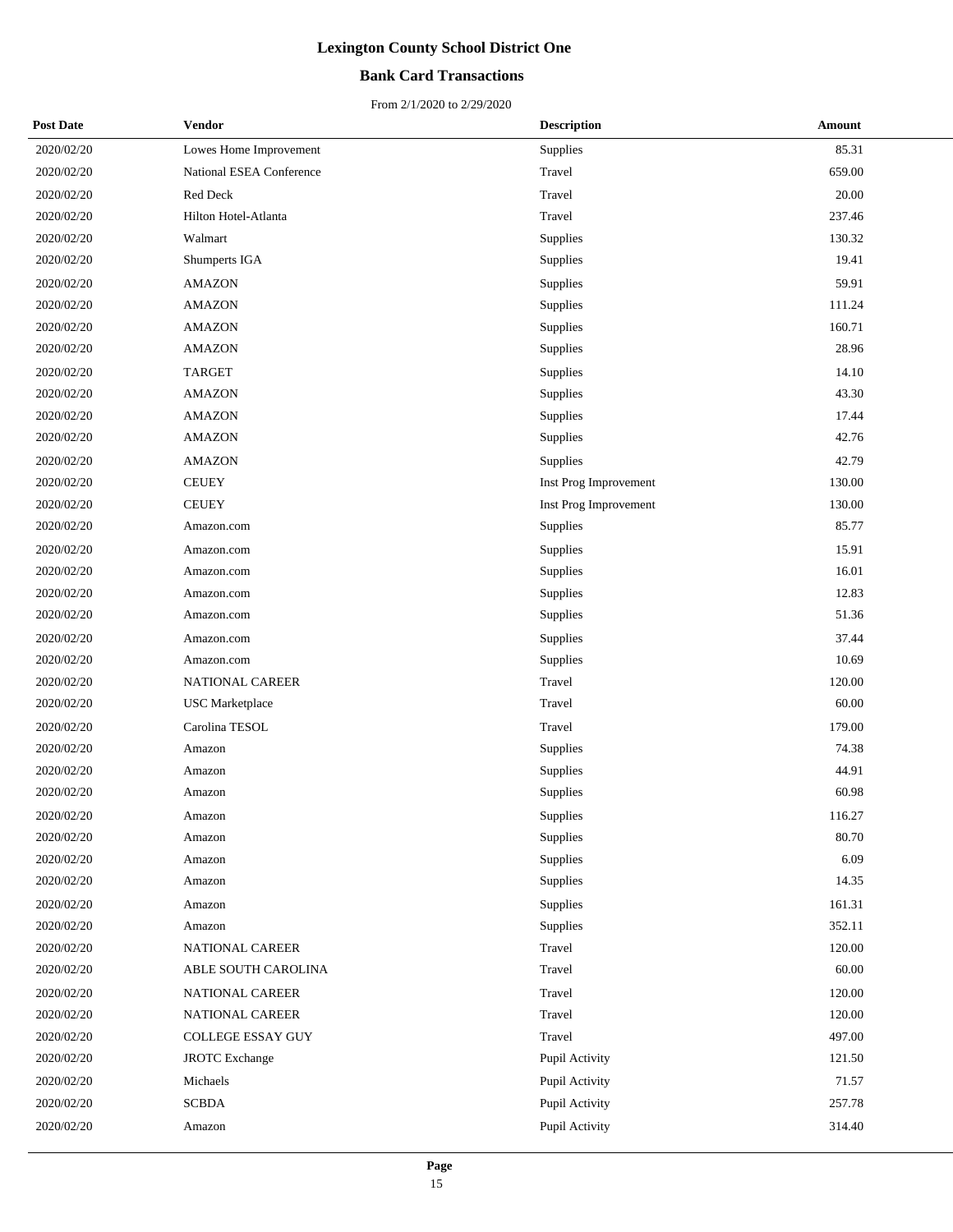## **Bank Card Transactions**

| <b>Post Date</b> | Vendor                         | <b>Description</b> | <b>Amount</b> |
|------------------|--------------------------------|--------------------|---------------|
| 2020/02/20       | Amazon                         | Pupil Activity     | 17.55         |
| 2020/02/20       | Walmart                        | Pupil Activity     | 86.35         |
| 2020/02/20       | Chef Store                     | Pupil Activity     | 623.54        |
| 2020/02/20       | Walmart                        | Pupil Activity     | 446.08        |
| 2020/02/20       | BiLo                           | Pupil Activity     | 52.71         |
| 2020/02/20       | Publix                         | Pupil Activity     | 8.24          |
| 2020/02/20       | Michaels                       | Pupil Activity     | 8.32          |
| 2020/02/20       | Office Depot                   | Pupil Activity     | 214.72        |
| 2020/02/20       | Office Depot                   | Pupil Activity     | 14.97         |
| 2020/02/20       | Amazon - CREDIT                | Pupil Activity     | $-97.64$      |
| 2020/02/20       | Amazon                         | Pupil Activity     | 99.78         |
| 2020/02/20       | US School Supply               | Pupil Activity     | 118.05        |
| 2020/02/20       | Amazon                         | Pupil Activity     | 97.64         |
| 2020/02/20       | Amazon                         | Pupil Activity     | 53.45         |
| 2020/02/20       | Teacher's Discovery            | Pupil Activity     | 142.90        |
| 2020/02/20       | Walmart                        | Pupil Activity     | 50.18         |
| 2020/02/20       | Amazon                         | Pupil Activity     | 194.94        |
| 2020/02/20       | McDonalds                      | Pupil Activity     | 65.41         |
| 2020/02/20       | McDonalds                      | Pupil Activity     | 102.94        |
| 2020/02/20       | Amazon - CREDIT                | Supplies           | $-436.79$     |
| 2020/02/21       | Amazon.com                     | Supplies           | 14.97         |
| 2020/02/21       | Amazon.com                     | Supplies           | 128.32        |
| 2020/02/21       | <b>Townsend Press</b>          | Supplies           | 69.84         |
| 2020/02/21       | Amazon.com                     | Supplies           | 76.98         |
| 2020/02/21       | Amazon.com                     | Supplies           | 42.79         |
| 2020/02/21       | School Health                  | Supplies           | 59.43         |
| 2020/02/21       | Amazon.com                     | Supplies           | 137.99        |
| 2020/02/21       | Amazon.com                     | Supplies           | 296.24        |
| 2020/02/21       | Amazon.com                     | Supplies           | 64.19         |
| 2020/02/21       | Amazon.com                     | Supplies           | 16.38         |
| 2020/02/21       | SC Association for Middle Leve | Travel             | 225.00        |
| 2020/02/21       | Embassy suites Hotel           | Travel             | 362.85        |
| 2020/02/21       | Embassy Suites, Greenville     | Travel             | 288.41        |
| 2020/02/21       | Embassy Suites Myrtle Beach    | Travel             | 241.90        |
| 2020/02/21       | SCFLTA.org                     | Travel             | 110.00        |
| 2020/02/21       | <b>American Airlines</b>       | Travel             | 746.80        |
| 2020/02/21       | <b>USC Market Place</b>        | Travel             | 50.00         |
| 2020/02/21       | Embassy Suites, Greenville     | Travel             | 360.26        |
| 2020/02/21       | Camelot by the Sea             | Travel             | 85.07         |
| 2020/02/21       | <b>UPS</b> Store               | Supplies           | 10.94         |
| 2020/02/21       | Lowe's                         | Supplies           | 661.60        |
| 2020/02/21       | Amazon                         | Supplies           | 176.40        |
| 2020/02/21       | Amazon                         | Supplies           | 60.37         |
| 2020/02/21       | Clay Planet                    | Supplies           | 55.96         |
| 2020/02/21       | Lowe's Home Center             | Supplies           | 372.96        |
|                  |                                |                    |               |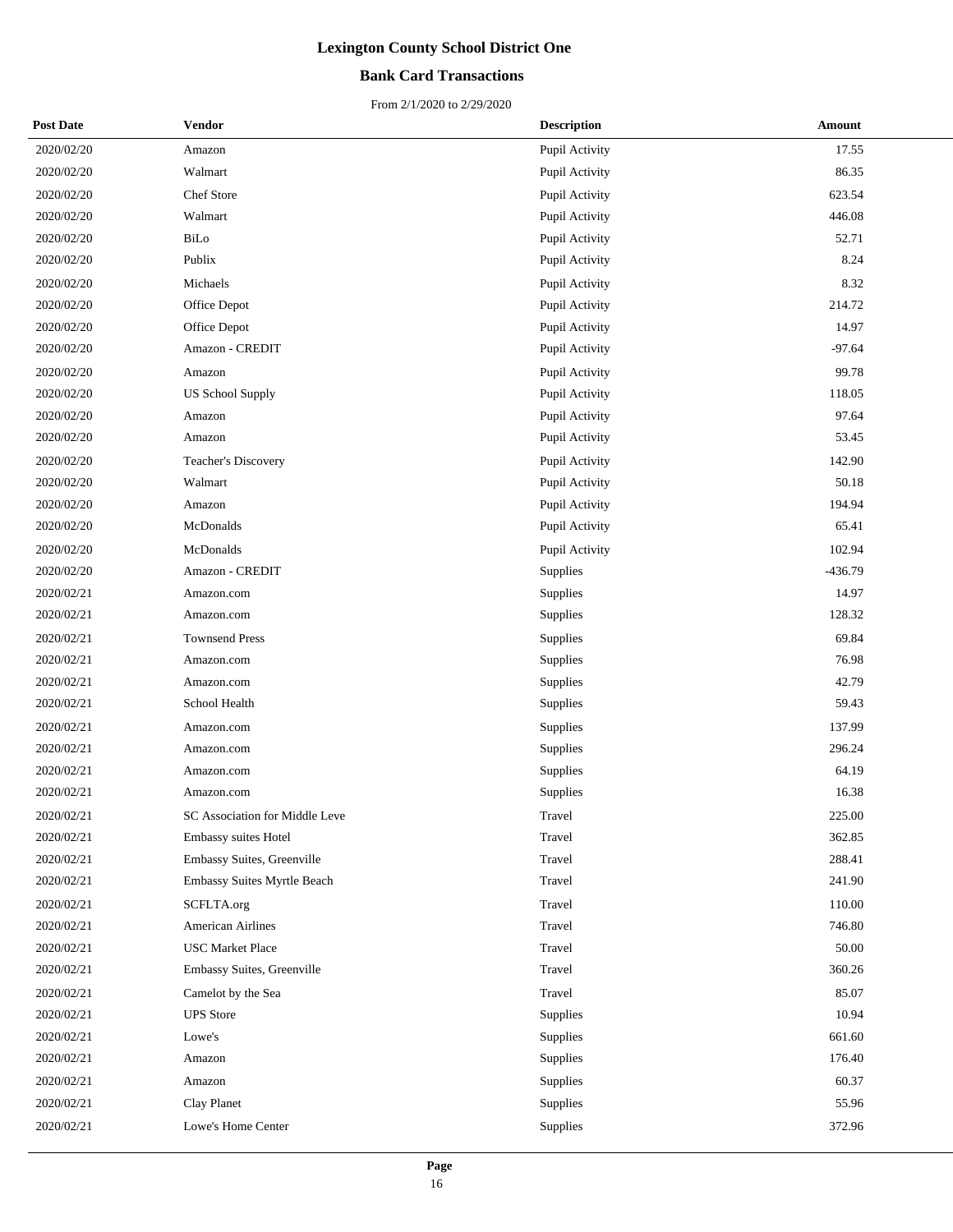## **Bank Card Transactions**

| <b>Post Date</b> | <b>Vendor</b>              | <b>Description</b>              | <b>Amount</b> |
|------------------|----------------------------|---------------------------------|---------------|
| 2020/02/21       | Office Depot               | Supplies                        | 148.68        |
| 2020/02/21       | <b>Hobby Lobby</b>         | Supplies                        | 98.96         |
| 2020/02/21       | Amazon                     | Supplies                        | 353.10        |
| 2020/02/21       | Amazon                     | Supplies                        | 60.62         |
| 2020/02/21       | Oculus                     | Supplies                        | 250.38        |
| 2020/02/21       | Amazon                     | Supplies                        | 32.09         |
| 2020/02/21       | Lowe's                     | Repairs and Maintenance         | 49.88         |
| 2020/02/21       | Carolina TESOL             | Travel                          | 169.00        |
| 2020/02/21       | <b>SCMEA</b>               | Travel                          | 100.00        |
| 2020/02/21       | Amazon                     | Supplies                        | 743.07        |
| 2020/02/21       | Cable & Connections        | Supplies                        | 16.05         |
| 2020/02/21       | Amazon                     | Supplies                        | 160.45        |
| 2020/02/21       | Courtyard by Marriott      | Travel                          | 414.85        |
| 2020/02/21       | Tapspace                   | Supplies                        | 27.00         |
| 2020/02/21       | <b>EMBASSY SUITES</b>      | Travel                          | 239.50        |
| 2020/02/21       | <b>PUBLIX</b>              | Supplies                        | 8.54          |
| 2020/02/21       | <b>USPS</b>                | Supplies                        | 275.00        |
| 2020/02/21       | Target                     | Supplies                        | 14.88         |
| 2020/02/21       | <b>ACCO Brands Direct</b>  | Supplies                        | 44.80         |
| 2020/02/21       | Amazon                     | Supplies                        | 10.63         |
| 2020/02/21       | School Health              | Supplies                        | 42.47         |
| 2020/02/21       | School Nurse Supply        | Supplies                        | 129.61        |
| 2020/02/21       | School Health Corp         | Supplies                        | 130.40        |
| 2020/02/21       | Wal Mart                   | Supplies                        | 63.76         |
| 2020/02/21       | Amazon.com                 | <b>Library Books</b>            | 106.96        |
| 2020/02/21       | <b>Hilton Hotel</b>        | Travel-Teacher Staff Dev        | 152.70        |
| 2020/02/21       | Omni Hotel                 | Travel-Teacher Staff Dev        | 227.40        |
| 2020/02/21       | <b>SCECA</b>               | <b>Travel-Teacher Staff Dev</b> | 50.00         |
| 2020/02/21       | <b>SCECA</b>               | Travel-Teacher Staff Dev        | 80.00         |
| 2020/02/21       | <b>SCIRA</b>               | Travel-Teacher Staff Dev        | 646.88        |
| 2020/02/21       | <b>BUREAU OF EDUCATION</b> | Dues and Fees                   | 279.00        |
| 2020/02/21       | ACCUTRAIN CORPORATION      | Dues and Fees                   | 430.00        |
| 2020/02/21       | Amazon.com                 | Supplies                        | 72.78         |
| 2020/02/21       | Amazon.com                 | Supplies                        | 30.97         |
| 2020/02/21       | Amazon.com                 | Supplies                        | 166.18        |
| 2020/02/21       | Amazon.com                 | Supplies                        | 72.72         |
| 2020/02/21       | Amazon.com                 | Supplies                        | 192.48        |
| 2020/02/21       | Amazon.com                 | Supplies                        | 10.15         |
| 2020/02/21       | Lowe's                     | Supplies                        | 42.60         |
| 2020/02/21       | Lowe's                     | Supplies                        | 18.15         |
| 2020/02/21       | Lowe's                     | Supplies                        | 52.98         |
| 2020/02/21       | MinuteKey                  | Supplies                        | 17.12         |
| 2020/02/21       | Lowe's                     | Supplies                        | 17.08         |
| 2020/02/21       | Auto Zone                  | Supplies                        | 59.88         |
| 2020/02/21       | Lowe's                     | Supplies                        | 219.37        |
|                  |                            |                                 |               |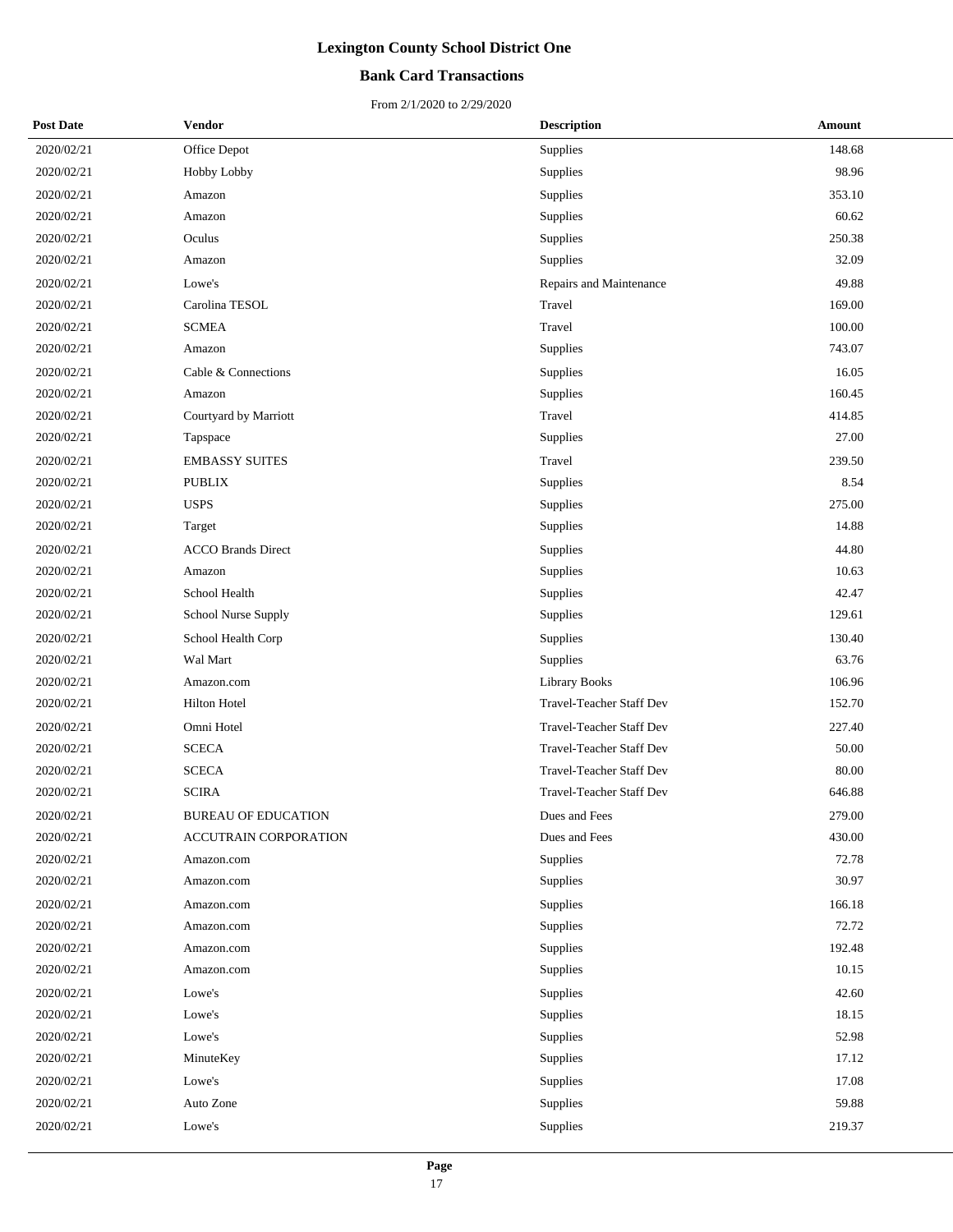## **Bank Card Transactions**

| <b>Post Date</b> | Vendor                    | <b>Description</b> | Amount |
|------------------|---------------------------|--------------------|--------|
| 2020/02/21       | Lowe's                    | Supplies           | 344.80 |
| 2020/02/21       | Pioneer Valley            | Supplies           | 208.00 |
| 2020/02/21       | RR Books                  | Supplies           | 230.00 |
| 2020/02/21       | Houghton Mifflin Harcourt | Supplies           | 275.70 |
| 2020/02/21       | MaryRuth Books            | Supplies           | 100.00 |
| 2020/02/21       | Pioneer Valley            | Supplies           | 136.00 |
| 2020/02/21       | Publix                    | Supplies           | 12.97  |
| 2020/02/21       | <b>NAFME</b>              | Pupil Activity     | 133.00 |
| 2020/02/21       | <b>ACDA</b>               | Pupil Activity     | 125.00 |
| 2020/02/21       | Amazon                    | Pupil Activity     | 9.92   |
| 2020/02/21       | Amazon                    | Pupil Activity     | 39.55  |
| 2020/02/21       | Amazon                    | Pupil Activity     | 106.90 |
| 2020/02/21       | Amazon                    | Pupil Activity     | 64.77  |
| 2020/02/21       | Broadway Licensing        | Pupil Activity     | 36.17  |
| 2020/02/21       | Pioneer Drama Scripts     | Pupil Activity     | 57.70  |
| 2020/02/21       | Paypal                    | Pupil Activity     | 120.00 |
| 2020/02/21       | Amazon                    | Pupil Activity     | 60.96  |
| 2020/02/21       | Amazon                    | Pupil Activity     | 246.81 |
| 2020/02/21       | Amazon                    | Pupil Activity     | 121.95 |
| 2020/02/21       | Amazon                    | Pupil Activity     | 246.66 |
| 2020/02/21       | Shutterfly                | Pupil Activity     | 288.90 |
| 2020/02/21       | Wal-Mart                  | Pupil Activity     | 180.64 |
| 2020/02/21       | <b>JW</b> Pepper          | Pupil Activity     | 62.00  |
| 2020/02/21       | Amazon                    | Pupil Activity     | 108.90 |
| 2020/02/21       | Just Ribbons              | Pupil Activity     | 157.95 |
| 2020/02/21       | Lowe's                    | Pupil Activity     | 51.45  |
| 2020/02/21       | Guitar Center             | Pupil Activity     | 135.88 |
| 2020/02/21       | Amazon                    | Pupil Activity     | 396.65 |
| 2020/02/21       | Random Drug Screens       | Pupil Activity     | 280.00 |
| 2020/02/21       | Home Depot                | Pupil Activity     | 39.86  |
| 2020/02/21       | Kroger                    | Pupil Activity     | 51.71  |
| 2020/02/21       | Oriental Market           | Pupil Activity     | 41.38  |
| 2020/02/21       | Town and Country Auto     | Pupil Activity     | 71.70  |
| 2020/02/21       | WalMart Supercenter       | Pupil Activity     | 43.61  |
| 2020/02/21       | Cable & Connections       | Pupil Activity     | 45.85  |
| 2020/02/21       | Amazon                    | Pupil Activity     | 224.40 |
| 2020/02/21       | TROPHY AND AWARDS         | Pupil Activity     | 58.85  |
| 2020/02/21       | <b>BATTERIES PLUC</b>     | Pupil Activity     | 98.40  |
| 2020/02/21       | SubStation II             | Pupil Activity     | 163.50 |
| 2020/02/21       | Sub Station II            | Pupil Activity     | 176.58 |
| 2020/02/21       | Sub Station II            | Pupil Activity     | 78.48  |
| 2020/02/21       | Chick Fil A               | Pupil Activity     | 117.06 |
| 2020/02/21       | Chick Fil A               | Pupil Activity     | 124.50 |
| 2020/02/21       | SubStation II             | Pupil Activity     | 78.48  |
| 2020/02/21       | Sub Station II            | Pupil Activity     | 183.12 |
|                  |                           |                    |        |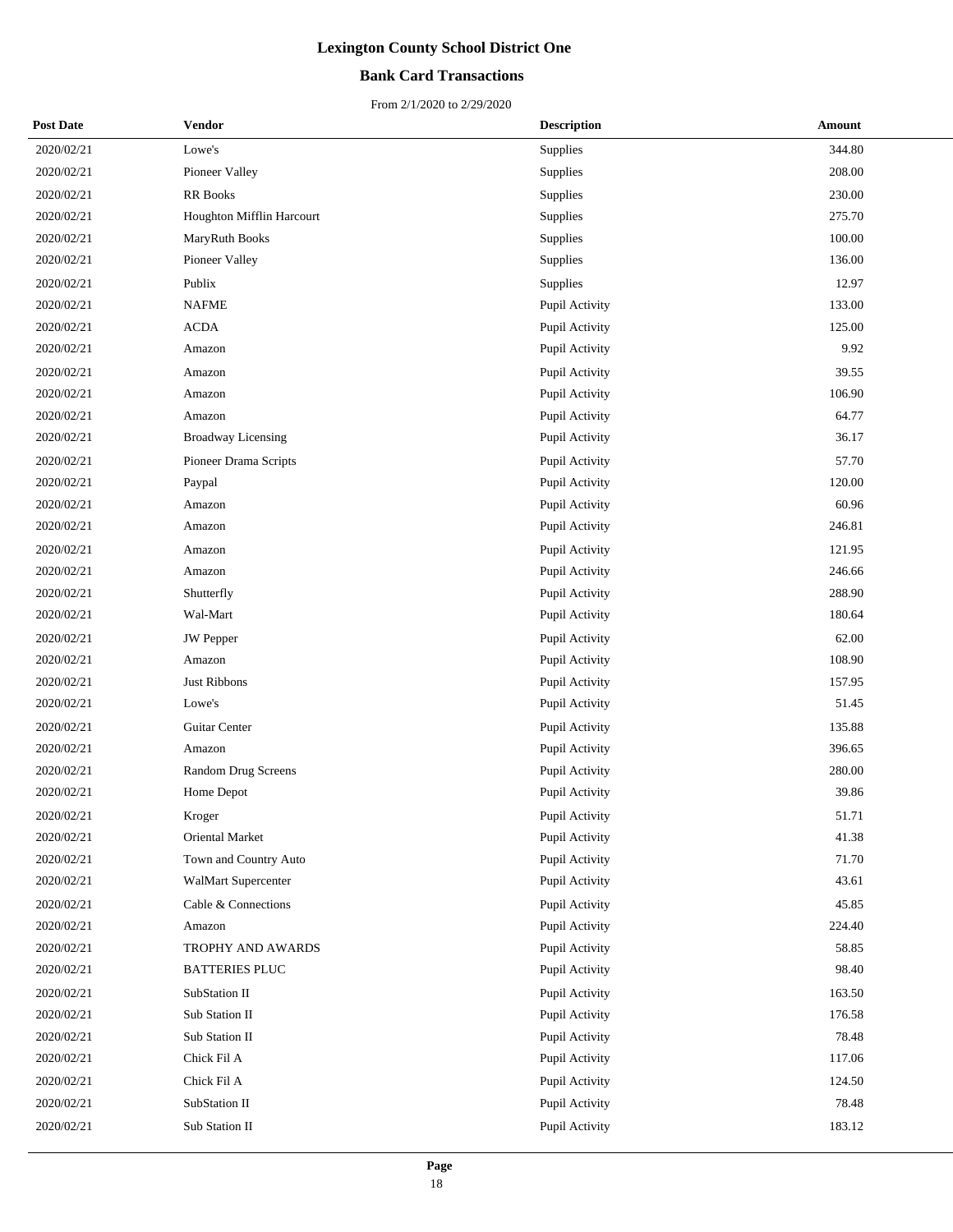## **Bank Card Transactions**

| <b>Post Date</b> | Vendor                         | <b>Description</b>   | Amount |
|------------------|--------------------------------|----------------------|--------|
| 2020/02/21       | SubStation II                  | Pupil Activity       | 78.48  |
| 2020/02/21       | SubSation II                   | Pupil Activity       | 78.48  |
| 2020/02/21       | Chick Fil A                    | Pupil Activity       | 126.84 |
| 2020/02/21       | Sub Station II                 | Pupil Activity       | 183.12 |
| 2020/02/21       | Chick Fil A                    | Pupil Activity       | 121.74 |
| 2020/02/21       | Wal-Mart.com                   | Pupil Activity       | 59.88  |
| 2020/02/21       | <b>CSI</b> Portraits           | Pupil Activity       | 60.00  |
| 2020/02/21       | Derrick's Service Inc          | Pupil Activity       | 110.18 |
| 2020/02/21       | <b>AMAZON</b>                  | Pupil Activity       | 83.46  |
| 2020/02/21       | <b>MURPHY EXPRESS</b>          | Pupil Activity       | 25.01  |
| 2020/02/21       | <b>AMAZON</b>                  | Pupil Activity       | 175.28 |
| 2020/02/21       | <b>WALMART</b>                 | Pupil Activity       | 31.91  |
| 2020/02/21       | <b>SVM</b>                     | Supplies             | 224.60 |
| 2020/02/21       | <b>CVS</b>                     | Supplies             | 110.00 |
| 2020/02/21       | <b>CVS</b>                     | Supplies             | 100.00 |
| 2020/02/21       | Amazon.com                     | Supplies             | 39.57  |
| 2020/02/21       | Amazon.com                     | Supplies             | 114.68 |
| 2020/02/21       | Amazon.com                     | Supplies             | 137.92 |
| 2020/02/21       | Amazon.com                     | Supplies             | 17.07  |
| 2020/02/21       | Amazon.com                     | Supplies             | 14.43  |
| 2020/02/21       | Amazon.com                     | Supplies             | 237.61 |
| 2020/02/21       | <b>CVS</b>                     | Supplies             | 183.26 |
| 2020/02/21       | Amazon.com                     | Supplies             | 333.76 |
| 2020/02/21       | <b>CVS</b>                     | Supplies             | 260.00 |
| 2020/02/21       | Marco's Pizza                  | Other Objects        | 293.49 |
| 2020/02/21       | Firehouse Subs                 | Other Objects        | 299.70 |
| 2020/02/21       | Firehouse Subs                 | Other Objects        | 84.48  |
| 2020/02/21       | Lowes Foods                    | Other Objects        | 57.48  |
| 2020/02/24       | STAR TALENT PRODUCTIONS        | Pupil Transportation | 309.94 |
| 2020/02/24       | <b>SCMEA (PAYPAL)</b>          | Travel               | 80.00  |
| 2020/02/24       | NAT'L ASSOC. FOR MUSIC EDUCATO | Travel               | 133.00 |
| 2020/02/24       | SC FOREIGN LANG. TEACHER ORG.  | Travel               | 55.00  |
| 2020/02/24       | PESI.COM                       | Travel               | 439.98 |
| 2020/02/24       | THE TROPHY AND AWARD CENTER    | Supplies             | 20.87  |
| 2020/02/24       | <b>US POST OFFICE</b>          | Supplies             | 6.95   |
| 2020/02/24       | THE TROPHY & AWARD CENTER      | Supplies             | 90.95  |
| 2020/02/24       | <b>AMAZON</b>                  | Supplies             | 439.25 |
| 2020/02/24       | EAST COAST MUSIC               | Supplies             | 39.10  |
| 2020/02/24       | <b>CDW</b>                     | Supplies             | 55.31  |
| 2020/02/24       | <b>AMAZON</b>                  | Supplies             | 245.16 |
| 2020/02/24       | <b>SCMEA</b>                   | Pupil Transportation | 60.00  |
| 2020/02/24       | <b>LOWES</b>                   | Supplies             | 70.10  |
| 2020/02/24       | <b>LOWES</b>                   | Supplies             | 56.58  |
| 2020/02/24       | <b>LOWES</b>                   | Supplies             | 67.75  |
| 2020/02/24       | <b>AMAZON</b>                  | Supplies             | 696.74 |
|                  |                                |                      |        |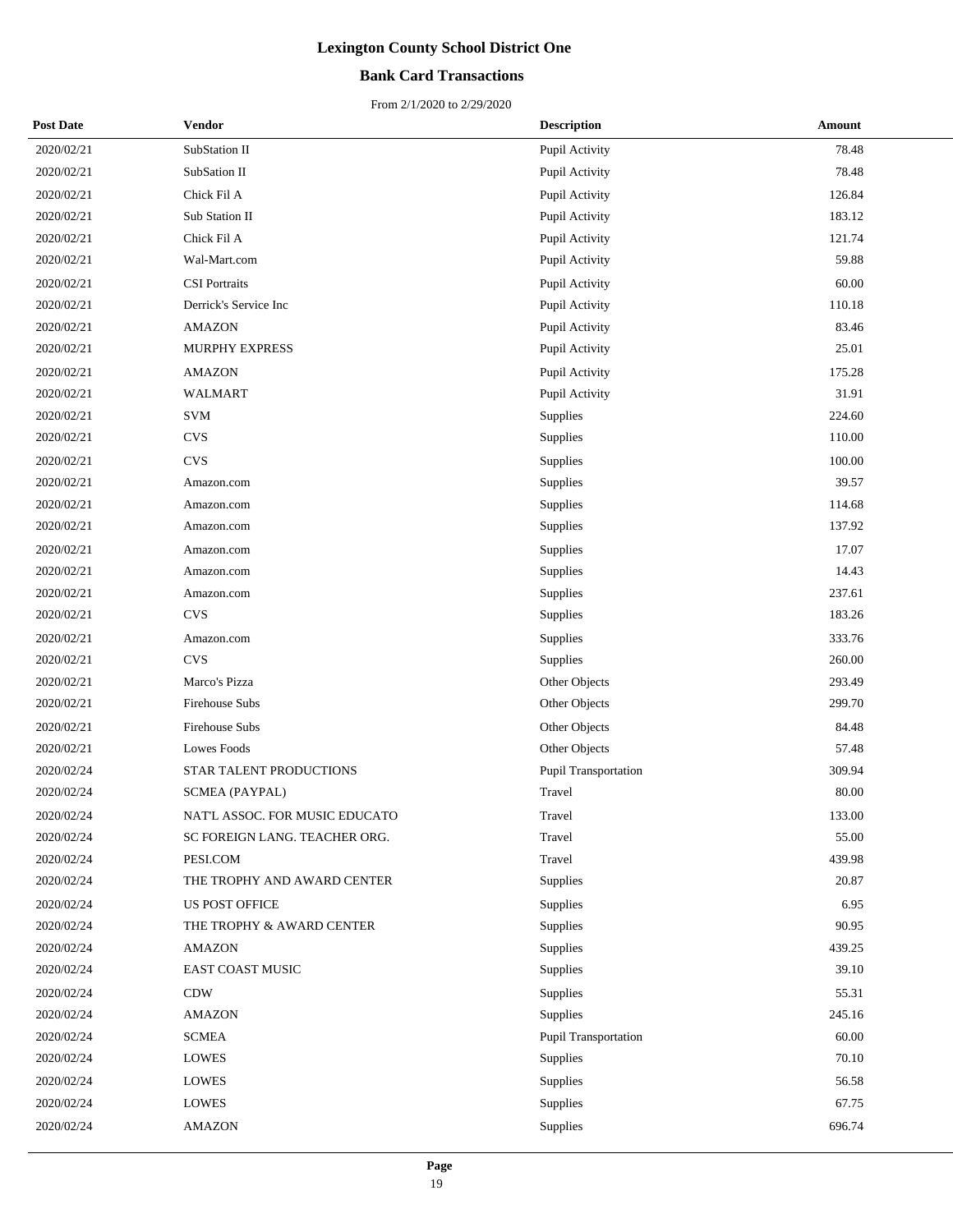## **Bank Card Transactions**

| <b>Post Date</b> | <b>Vendor</b>                  | <b>Description</b>      | Amount |
|------------------|--------------------------------|-------------------------|--------|
| 2020/02/24       | <b>AMAZON</b>                  | <b>Supplies</b>         | 28.30  |
| 2020/02/24       | <b>AMAZON</b>                  | Pupil Activity          | 143.35 |
| 2020/02/24       | <b>AMAZON</b>                  | Pupil Activity          | 240.30 |
| 2020/02/24       | <b>AMAZON</b>                  | Pupil Activity          | 240.30 |
| 2020/02/24       | <b>AMAZON</b>                  | Pupil Activity          | 384.60 |
| 2020/02/24       | WALMART                        | Pupil Activity          | 57.87  |
| 2020/02/24       | <b>LOWES</b>                   | Pupil Activity          | 11.02  |
| 2020/02/24       | <b>AMAZON</b>                  | Pupil Activity          | 7.78   |
| 2020/02/24       | <b>AMAZON</b>                  | Pupil Activity          | 9.41   |
| 2020/02/24       | <b>AMAZON</b>                  | Pupil Activity          | 155.21 |
| 2020/02/24       | <b>AMAZON</b>                  | Pupil Activity          | 975.22 |
| 2020/02/24       | SC MUSIC ASSOC                 | Pupil Activity          | 100.00 |
| 2020/02/24       | NAT'L ASSOC. FOR MUSIC EDUCATO | Pupil Activity          | 133.00 |
| 2020/02/24       | <b>CABLE &amp; CONNECTIONS</b> | Pupil Activity          | 49.22  |
| 2020/02/26       | Mary Ruth Books                | Supplies                | 475.00 |
| 2020/02/26       | Pioneer Valley Books           | Supplies                | 112.00 |
| 2020/02/26       | Amazon.com                     | Supplies                | 253.36 |
| 2020/02/26       | Amazon.com                     | Supplies                | 35.28  |
| 2020/02/26       | Amazon.com                     | Supplies                | 3.18   |
| 2020/02/26       | Amazon.com                     | Supplies                | 64.19  |
| 2020/02/26       | <b>RR</b> Books                | Supplies                | 250.00 |
| 2020/02/26       | RR Books                       | Supplies                | 163.00 |
| 2020/02/26       | Amazon                         | Supplies                | 744.77 |
| 2020/02/26       | <b>Capitol Tours</b>           | Pupil Transportation    | 747.37 |
| 2020/02/26       | Amazon                         | Supplies                | 34.22  |
| 2020/02/26       | Amazon                         | Supplies                | 54.96  |
| 2020/02/26       | Sweet Magnolia                 | Supplies                | 34.89  |
| 2020/02/26       | Clean it Supply                | Supplies                | 47.27  |
| 2020/02/26       | Walmart                        | Supplies                | 56.52  |
| 2020/02/26       | <b>USPS</b>                    | Supplies                | 62.55  |
| 2020/02/26       | Amazon                         | Supplies                | 37.69  |
| 2020/02/26       | <b>USPS</b>                    | Supplies                | 41.70  |
| 2020/02/26       | Amazon                         | Supplies                | 74.54  |
| 2020/02/26       | Sam's Club                     | Supplies                | 12.99  |
| 2020/02/26       | Amazon                         | Supplies                | 40.22  |
| 2020/02/26       | The UPS Store                  | Printing and Binding    | 78.65  |
| 2020/02/26       | The UPS Store                  | Printing and Binding    | 86.67  |
| 2020/02/26       | <b>SCMEA</b>                   | Repairs and Maintenance | 80.00  |
| 2020/02/26       | Walmart                        | Supplies                | 20.97  |
| 2020/02/26       | Amazon                         | Supplies                | 42.32  |
| 2020/02/26       | Marco Products                 | Supplies                | 97.34  |
| 2020/02/26       | YouthLight                     | Supplies                | 86.04  |
| 2020/02/26       | National Center For Youth Issu | Travel                  | 139.00 |
| 2020/02/26       | <b>AMZN MKTP</b>               | Supplies                | 12.83  |
| 2020/02/26       | <b>AMZN MKTP</b>               | Supplies                | 12.83  |
|                  |                                |                         |        |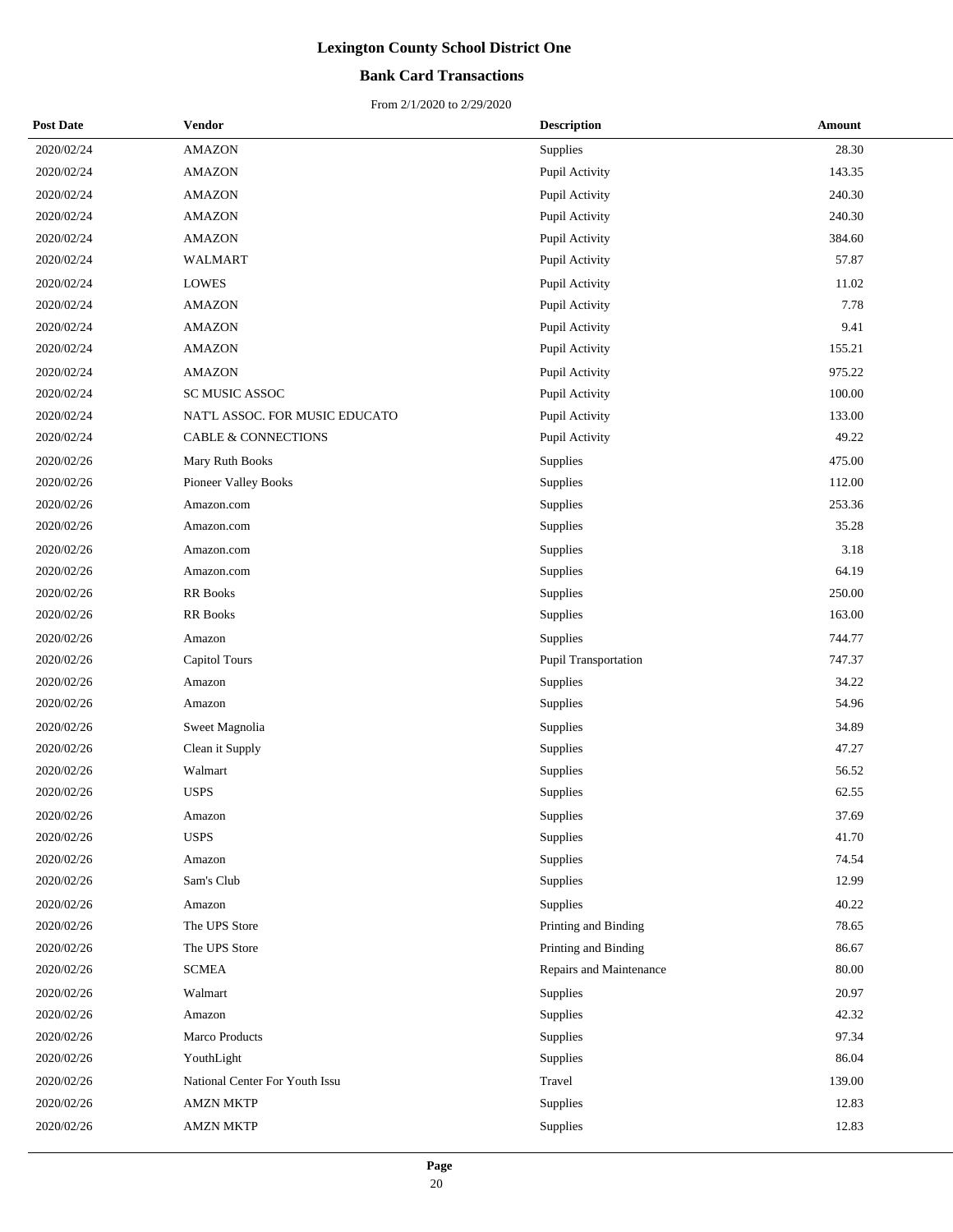## **Bank Card Transactions**

| <b>Post Date</b> | Vendor                         | <b>Description</b>        | Amount   |
|------------------|--------------------------------|---------------------------|----------|
| 2020/02/26       | Amazon                         | Supplies                  | 45.08    |
| 2020/02/26       | Dollar Tree                    | Supplies                  | 34.24    |
| 2020/02/26       | School Health                  | Supplies                  | 103.41   |
| 2020/02/26       | MacGill School Nurse Supplies  | Supplies                  | 88.67    |
| 2020/02/26       | Walmart                        | Supplies                  | 31.71    |
| 2020/02/26       | <b>Embassy Suites</b>          | Travel-Teacher Staff Dev  | 80.62    |
| 2020/02/26       | <b>BBB</b> Educational         | Travel-Teacher Staff Dev  | 225.00   |
| 2020/02/26       | Fred Pryor & Career Track      | Travel-Teacher Staff Dev  | 149.00   |
| 2020/02/26       | Fred Pryor & Career Track      | Travel-Teacher Staff Dev  | 98.00    |
| 2020/02/26       | <b>SCIRA</b>                   | Travel-Teacher Staff Dev  | 232.88   |
| 2020/02/26       | <b>SCIRA</b>                   | Travel-Teacher Staff Dev  | 232.88   |
| 2020/02/26       | <b>Embassy Suites</b>          | Travel-Teacher Staff Dev  | 179.99   |
| 2020/02/26       | Smith Rubber Stamps            | Supplies                  | 18.36    |
| 2020/02/26       | Walmart                        | Supplies                  | 135.41   |
| 2020/02/26       | Raptor Technologies            | Supplies                  | 100.00   |
| 2020/02/26       | Dollar Tree                    | <b>Supplies</b>           | 21.40    |
| 2020/02/26       | Amazon                         | Supplies                  | 95.83    |
| 2020/02/26       | Amazon                         | Supplies                  | 28.80    |
| 2020/02/26       | Walmart                        | Supplies                  | 113.76   |
| 2020/02/26       | Overpayment of statement to be | <b>Supplies</b>           | $-50.00$ |
| 2020/02/26       | Lowes                          | Supplies                  | 24.80    |
| 2020/02/26       | Lowes                          | Supplies                  | 92.84    |
| 2020/02/26       | Ace Hardware                   | Supplies                  | 6.41     |
| 2020/02/26       | The Home Depot                 | Supplies                  | 48.88    |
| 2020/02/26       | Walker Hardware                | Repairs and Maintenance   | 3.62     |
| 2020/02/26       | Amazon                         | Supplies                  | 43.35    |
| 2020/02/26       | Lowes                          | Supplies                  | 80.80    |
| 2020/02/26       | Circle K - BP                  | Supplies                  | 23.42    |
| 2020/02/26       | Amazon                         | Supplies                  | 32.09    |
| 2020/02/26       | <b>SLED</b>                    | Other Prof & Tech Service | 72.00    |
| 2020/02/26       | Interstate                     | Supplies                  | 106.99   |
| 2020/02/26       | Interstate                     | Supplies                  | 117.03   |
| 2020/02/26       | Interstate                     | Supplies                  | 40.78    |
| 2020/02/26       | Enlows                         | Supplies                  | 136.53   |
| 2020/02/26       | Interstate                     | Supplies                  | 378.65   |
| 2020/02/26       | Enlows                         | Supplies                  | 16.82    |
| 2020/02/26       | Interstate                     | Supplies                  | 139.12   |
| 2020/02/26       | Office Depot                   | <b>Supplies</b>           | 476.52   |
| 2020/02/26       | <b>USPS</b>                    | Supplies                  | 55.00    |
| 2020/02/26       | Enlows                         | Supplies                  | 159.12   |
| 2020/02/26       | <b>DMV</b>                     | Supplies                  | 526.79   |
| 2020/02/26       | Enlows                         | Supplies                  | 176.23   |
| 2020/02/26       | Interstate                     | Supplies                  | 103.21   |
| 2020/02/26       | Enlows                         | Supplies                  | 157.34   |
| 2020/02/26       | Interstate                     | Supplies                  | 196.98   |
|                  |                                |                           |          |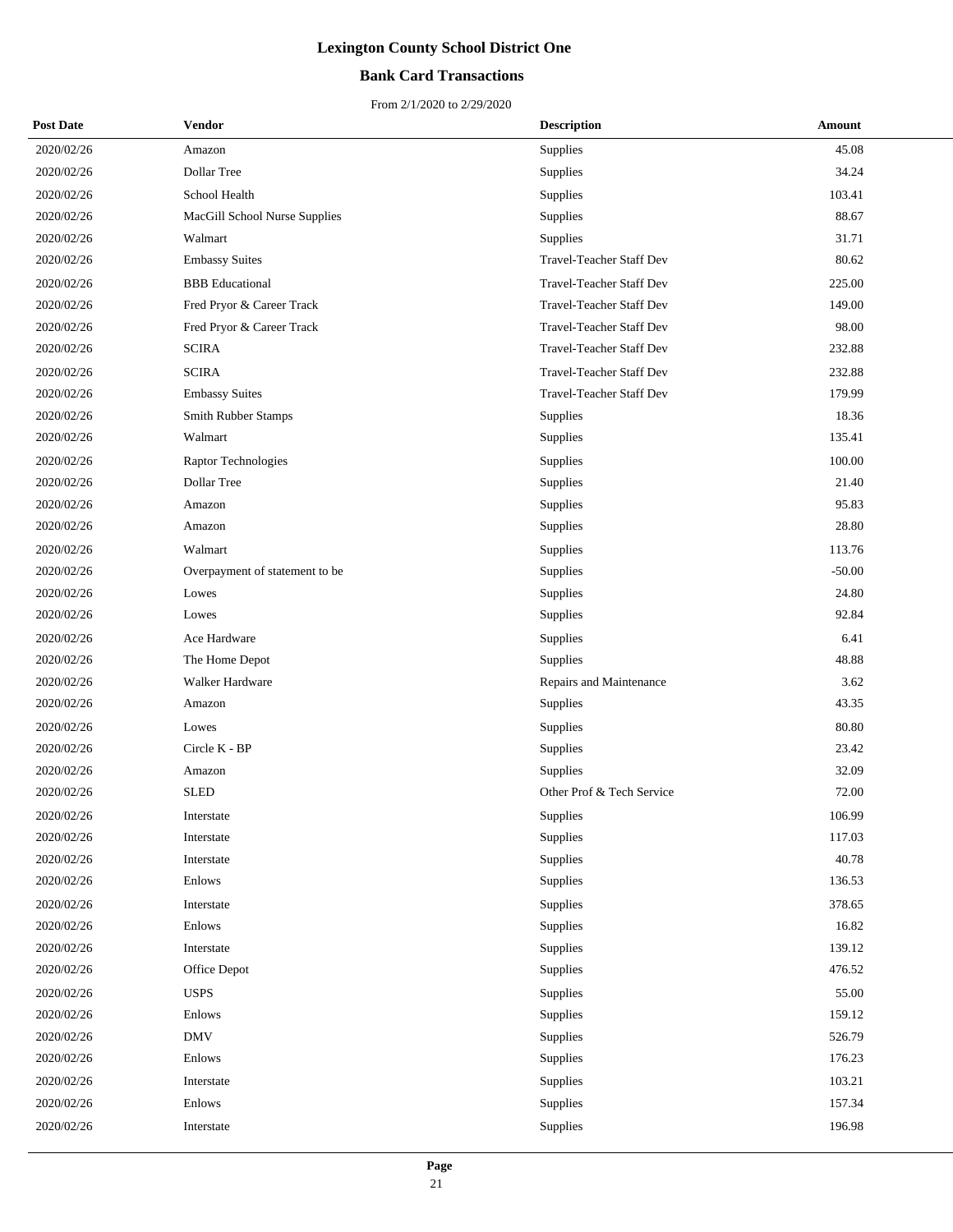### **Bank Card Transactions**

| <b>Post Date</b> | Vendor                             | <b>Description</b>            | Amount   |
|------------------|------------------------------------|-------------------------------|----------|
| 2020/02/26       | Interstate                         | Supplies                      | 179.12   |
| 2020/02/26       | Interstate                         | Supplies                      | 62.09    |
| 2020/02/26       | Walmart                            | Other Objects                 | 104.67   |
| 2020/02/26       | Krispy Kreme                       | Other Objects                 | 56.08    |
| 2020/02/26       | <b>SCNSPRA</b>                     | Travel                        | 25.00    |
| 2020/02/26       | Adobe.com                          | Software Renewal/Agreemen     | 79.99    |
| 2020/02/26       | <b>Best Buy</b>                    | Supplies                      | 85.59    |
| 2020/02/26       | Amazon                             | Supplies                      | 23.52    |
| 2020/02/26       | Amazon                             | Supplies                      | 32.07    |
| 2020/02/26       | Office Depot                       | Supplies                      | 242.18   |
| 2020/02/26       | <b>NSPRA</b>                       | Supplies                      | 191.18   |
| 2020/02/26       | Twin City News                     | Periodicals                   | 29.00    |
| 2020/02/26       | The State Paper                    | Periodicals                   | 8.95     |
| 2020/02/26       | <b>SCASA</b>                       | Dues and Fees                 | 99.00    |
| 2020/02/26       | <b>SCNSPRA</b>                     | Dues and Fees                 | 55.00    |
| 2020/02/26       | Hobby Lobby                        | Other Objects                 | 28.76    |
| 2020/02/26       | <b>AMAZON - DVD DRIVES</b>         | Supplies                      | 144.40   |
| 2020/02/26       | TAPE WORKS - GAFFE TAPE            | Supplies                      | 133.99   |
| 2020/02/26       | <b>AMAZON - IMAC KEYBOARDS</b>     | Supplies                      | 314.52   |
| 2020/02/26       | <b>AMAZON - DVD DRIVES</b>         | Supplies                      | 133.70   |
| 2020/02/26       | BULB CONNECTION - STAGE BULBS      | Supplies                      | 245.80   |
| 2020/02/26       | PITNEY BOWES - MAIL MACHINE IN     | Supplies                      | 789.11   |
| 2020/02/26       | AMAZON - ERGONOMIC MOUSE           | Supplies                      | 33.17    |
| 2020/02/26       | <b>BULBS+BATTERIES - BATTERIES</b> | Supplies                      | 104.00   |
| 2020/02/26       | APPLE - AAC VOICE APP              | Supplies                      | 15.00    |
| 2020/02/26       | <b>GATTIS - MICS</b>               | <b>Technology Supplies</b>    | 233.26   |
| 2020/02/26       | Amazon                             | Supplies                      | 137.94   |
| 2020/02/26       | Walmart                            | Supplies                      | 205.79   |
| 2020/02/26       | Amazon                             | Supplies                      | 106.90   |
| 2020/02/26       | <b>Medieval Times</b>              | <b>Instructional Services</b> | 150.00   |
| 2020/02/26       | Heinemann                          | Travel                        | 209.00   |
| 2020/02/26       | Heinemann                          | Travel                        | 209.00   |
| 2020/02/26       | Heinemann                          | Travel                        | 209.00   |
| 2020/02/26       | Heinemann                          | Travel                        | 209.00   |
| 2020/02/26       | Heinemann                          | Travel                        | 209.00   |
| 2020/02/26       | Heinemann                          | Travel                        | 209.00   |
| 2020/02/26       | Omni Hotels                        | Travel                        | 45.00    |
| 2020/02/26       | Heinemann                          | Travel                        | 209.00   |
| 2020/02/26       | Heinemann                          | Travel                        | 209.00   |
| 2020/02/26       | Hampton Inn                        | Travel                        | 841.25   |
| 2020/02/26       | Reading Warehouse                  | Supplies                      | 382.78   |
| 2020/02/26       | Winthrop College                   | Supplies                      | 320.84   |
| 2020/02/26       | <b>Studies Weekly</b>              | Supplies                      | 477.00   |
| 2020/02/26       | Dell                               | <b>Technology Supplies</b>    | 1,669.20 |
| 2020/02/26       | Wal-Mart #4521                     | Other Objects                 | 20.03    |
|                  |                                    |                               |          |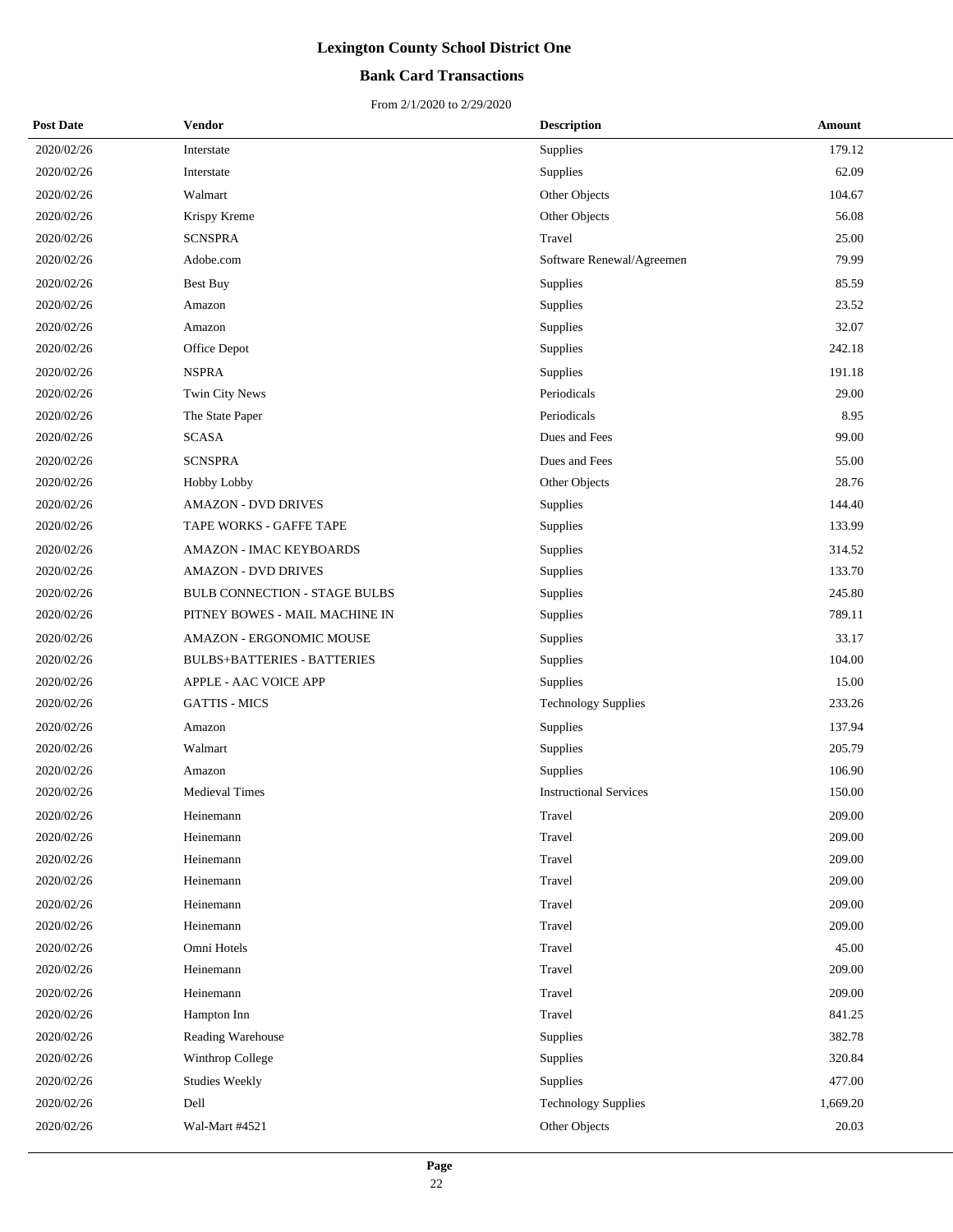## **Bank Card Transactions**

| <b>Post Date</b> | Vendor                          | <b>Description</b>         | Amount   |
|------------------|---------------------------------|----------------------------|----------|
| 2020/02/26       | Publix                          | Other Objects              | 8.58     |
| 2020/02/26       | <b>SCFLTA</b>                   | Travel                     | 165.00   |
| 2020/02/26       | Delta                           | Travel                     | 536.40   |
| 2020/02/26       | American                        | Travel                     | 24.16    |
| 2020/02/26       | American                        | Travel                     | 578.91   |
| 2020/02/26       | DoubleTree MB                   | Travel                     | 100.20   |
| 2020/02/26       | American                        | Travel                     | 24.16    |
| 2020/02/26       | Delta                           | Travel                     | 536.40   |
| 2020/02/26       | Embassy Suites Myrtle Beach     | Travel                     | 266.56   |
| 2020/02/26       | National Science Teach          | Travel                     | 305.00   |
| 2020/02/26       | American                        | Travel                     | 578.91   |
| 2020/02/26       | <b>SCCTE</b>                    | Travel                     | 200.00   |
| 2020/02/26       | Reading Warehouse               | Supplies                   | 1,598.00 |
| 2020/02/26       | Amazon.com                      | Supplies                   | 26.02    |
| 2020/02/26       | Amazon.com                      | Supplies                   | 15.99    |
| 2020/02/26       | Amazon.com                      | Supplies                   | 5.32     |
| 2020/02/26       | Amazon.com                      | Supplies                   | 50.22    |
| 2020/02/26       | Grainger                        | Supplies                   | 528.27   |
| 2020/02/26       | LEARNING LAB - BMS STEM REQUES  | <b>Technology Supplies</b> | 1,785.83 |
| 2020/02/26       | LEARNING LAB - BMS STEM REQUES  | <b>Technology Supplies</b> | 1,785.83 |
| 2020/02/26       | <b>Charleston Harbor Resort</b> | Travel                     | 336.74   |
| 2020/02/26       | The Webstaurant Store           | Supplies                   | 432.79   |
| 2020/02/26       | National Restaurant Associatio  | Supplies                   | 459.38   |
| 2020/02/26       | <b>Acco Brands Direct</b>       | Supplies                   | 54.45    |
| 2020/02/26       | Amazon                          | Supplies                   | 216.08   |
| 2020/02/26       | City Electric                   | Supplies                   | 198.45   |
| 2020/02/26       | The UPS Store                   | Supplies                   | 13.91    |
| 2020/02/26       | Amazon                          | Supplies                   | 53.76    |
| 2020/02/26       | Walmart                         | Food                       | 3.96     |
| 2020/02/26       | Walmart                         | Food                       | 2.86     |
| 2020/02/26       | Johnstone Supply                | Supplies                   | 770.76   |
| 2020/02/26       | Johnstone Supply                | Supplies                   | 77.18    |
| 2020/02/26       | Walmart                         | Food                       | 7.72     |
| 2020/02/26       | Walmart                         | Food                       | $-1.98$  |
| 2020/02/26       | Lowes Foods                     | Food                       | 54.80    |
| 2020/02/26       | Lowes Foods                     | Food                       | 57.13    |
| 2020/02/26       | <b>United Refrigeration</b>     | Supplies                   | 354.42   |
| 2020/02/26       | United Refrigeration            | Supplies                   | 136.40   |
| 2020/02/26       | <b>United Refrigeration</b>     | Supplies                   | 72.20    |
| 2020/02/26       | Lowes                           | Supplies                   | 45.20    |
| 2020/02/26       | Amazon                          | Supplies                   | 13.59    |
| 2020/02/26       | The Home Depot                  | Supplies                   | 297.42   |
| 2020/02/26       | Walmart                         | Food                       | 99.20    |
| 2020/02/26       | Lowes                           | Supplies                   | 59.94    |
| 2020/02/26       | Gateway Supply                  | Supplies                   | 43.41    |
|                  |                                 |                            |          |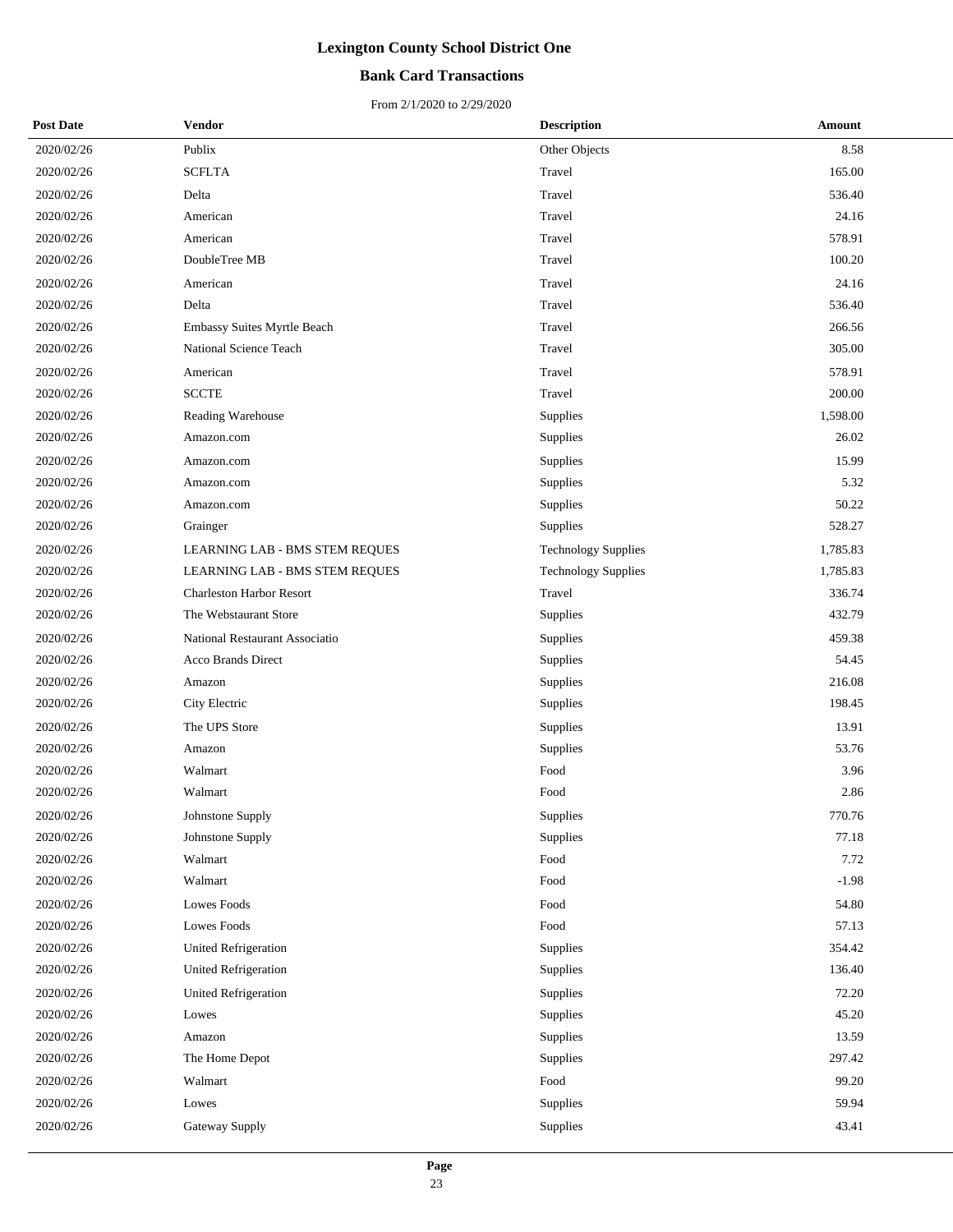### **Bank Card Transactions**

| <b>Post Date</b> | <b>Vendor</b>                     | <b>Description</b> | Amount   |
|------------------|-----------------------------------|--------------------|----------|
| 2020/02/26       | <b>Tractor Supply</b>             | Supplies           | 256.79   |
| 2020/02/26       | Lowes                             | Supplies           | 50.50    |
| 2020/02/26       | Gateway Supply                    | Supplies           | 48.76    |
| 2020/02/26       | Ace Hardware                      | Supplies           | 5.59     |
| 2020/02/26       | Lowes                             | Supplies           | 49.06    |
| 2020/02/26       | Gateway Supply                    | Supplies           | 2.52     |
| 2020/02/26       | Pro Kitchen                       | Supplies           | 588.50   |
| 2020/02/26       | Lowes                             | Supplies           | 40.78    |
| 2020/02/26       | Walgreens                         | Supplies           | 20.32    |
| 2020/02/26       | Lowes Foods                       | Food               | 21.15    |
| 2020/02/26       | The Webstaurant Store             | Supplies           | 43.84    |
| 2020/02/26       | Pro Kitchen                       | Supplies           | 86.05    |
| 2020/02/26       | The Webstaurant Store             | Supplies           | 26.72    |
| 2020/02/26       | <b>Baker Distributing Company</b> | Supplies           | 319.55   |
| 2020/02/26       | Amazon                            | Supplies           | 19.57    |
| 2020/02/26       | Lowes                             | Supplies           | 10.05    |
| 2020/02/26       | Amazon                            | Supplies           | 796.40   |
| 2020/02/26       | Amzn Mktp                         | Pupil Activity     | 99.50    |
| 2020/02/26       | J.W.Pepper                        | Pupil Activity     | 8.97     |
| 2020/02/26       | JW Pepper                         | Pupil Activity     | 48.00    |
| 2020/02/26       | J.W. Pepper                       | Pupil Activity     | 48.76    |
| 2020/02/26       | J.W.Pepper                        | Pupil Activity     | 34.00    |
| 2020/02/26       | Amazon                            | Pupil Activity     | 36.60    |
| 2020/02/26       | <b>Oriental Trading</b>           | Pupil Activity     | 45.08    |
| 2020/02/26       | Amazon                            | Pupil Activity     | 49.20    |
| 2020/02/26       | Imagestuff.com                    | Pupil Activity     | 433.34   |
| 2020/02/26       | Amazon                            | Pupil Activity     | 57.15    |
| 2020/02/26       | Speed Stacks                      | Pupil Activity     | 600.00   |
| 2020/02/26       | Amazon                            | Pupil Activity     | 19.84    |
| 2020/02/26       | Amazon                            | Pupil Activity     | 63.79    |
| 2020/02/26       | Amazon                            | Pupil Activity     | 25.86    |
| 2020/02/26       | Amazon                            | Pupil Activity     | 104.88   |
| 2020/02/26       | Imagestuff.com                    | Pupil Activity     | 215.94   |
| 2020/02/26       | Amazon                            | Pupil Activity     | 12.60    |
| 2020/02/26       | Amazon                            | Pupil Activity     | 70.27    |
| 2020/02/26       | <b>J W PEPPER</b>                 | Pupil Activity     | 220.99   |
| 2020/02/26       | Pal Pay SCMEA                     | Pupil Activity     | 150.00   |
| 2020/02/26       | Amazon                            | Pupil Activity     | 213.12   |
| 2020/02/26       | Hobby Lobby                       | Pupil Activity     | 54.99    |
| 2020/02/26       | Just for Kix                      | Pupil Activity     | 1,545.28 |
| 2020/02/26       | Sheetmusicplus.com                | Pupil Activity     | 114.30   |
| 2020/02/26       | $_{\rm BSN}$                      | Pupil Activity     | 121.99   |
| 2020/02/26       | Publix                            | Pupil Activity     | 40.64    |
| 2020/02/26       | Walmart                           | Pupil Activity     | 10.06    |
| 2020/02/26       | Walmart                           | Pupil Activity     | 2.86     |
|                  |                                   |                    |          |